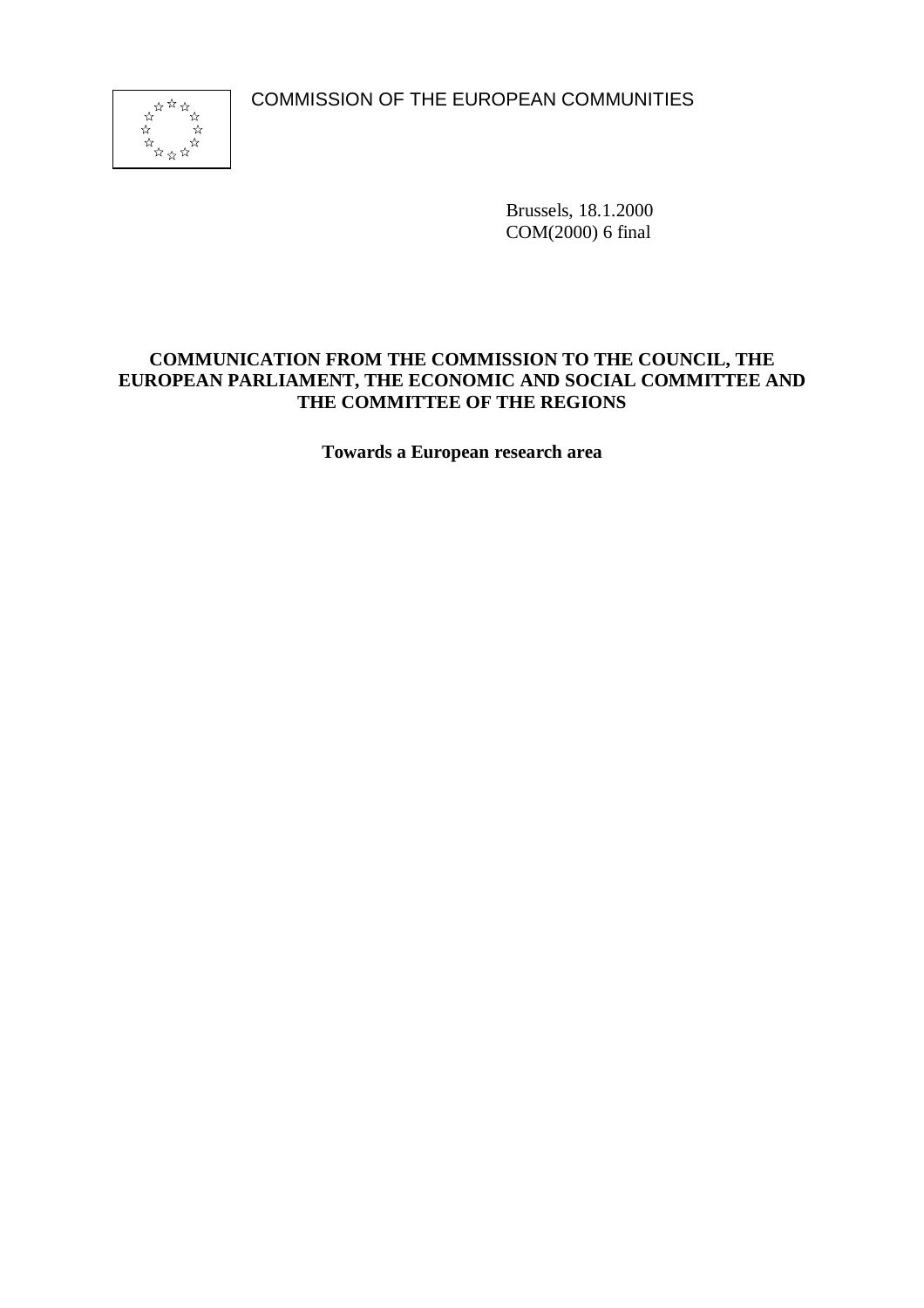# **TABLE OF CONTENTS**

# SITUATION AND OBJECTIVES

# A EUROPEAN RESEARCH AREA

| 1. A stock of material resources and facilities optimised at the European level 10                |
|---------------------------------------------------------------------------------------------------|
| 1.1. Networking of centres of excellence and creation of virtual centres  10                      |
|                                                                                                   |
|                                                                                                   |
|                                                                                                   |
| 2.1. More co-ordinated implementation of national and European research programmes 12             |
| 2.2. Closer relations between scientific and technological cooperation organisations in Europe 12 |
|                                                                                                   |
|                                                                                                   |
| 3.2. Development of effective tools to protect intellectual property 13                           |
| 3.3. Encouragement of the creation of companies and risk capital investment 14                    |
| 4. A common system of scientific and technical reference for policy implementation  14            |
|                                                                                                   |
| 4.2. Establishment of a common system of scientific and technical reference  15                   |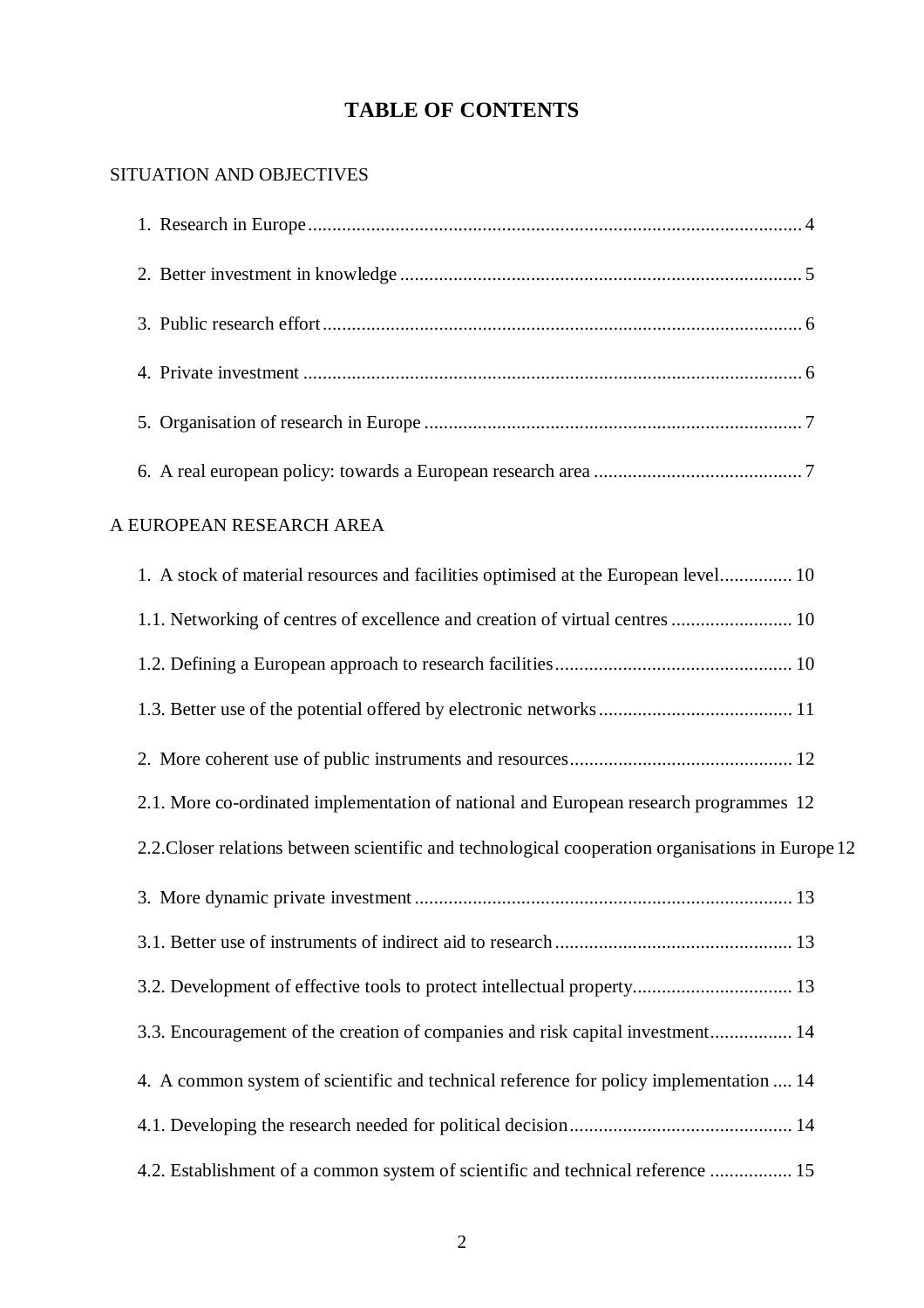| 6. A dynamic European landscape, open and attractive to researchers and investment 18  |    |
|----------------------------------------------------------------------------------------|----|
|                                                                                        |    |
| 6.2. Integration of the scientific communities of western and eastern Europe 18        |    |
| 6.3. Making Europe attractive to researchers from the rest of the world 19             |    |
|                                                                                        |    |
| 7.1. Tackling the questions of science and society in their European dimension 20      |    |
| 7.2. Development of a shared vision of the ethical issues of science and technology 20 |    |
| CONDITIONS FOR ACTION                                                                  |    |
|                                                                                        |    |
|                                                                                        |    |
|                                                                                        |    |
|                                                                                        | 26 |
|                                                                                        |    |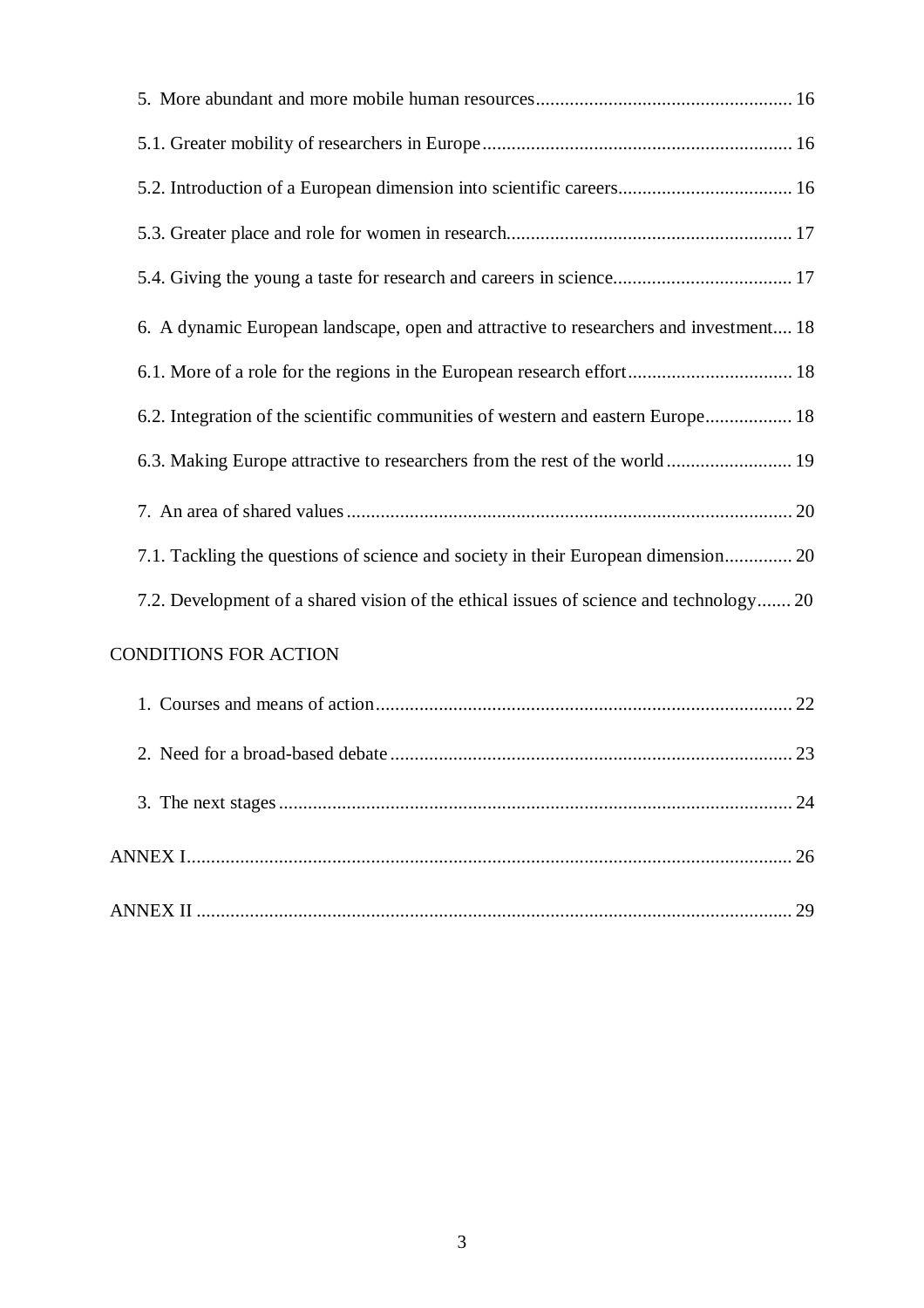### **COMMUNICATION FROM THE COMMISSION TO THE COUNCIL, THE EUROPEAN PARLIAMENT, THE ECONOMIC AND SOCIAL COMMITTEE AND THE COMMITTEE OF THE REGIONS**

#### **Towards a European research area**

# **SITUATION AND OBJECTIVES**

#### **1. RESEARCH IN EUROPE**

Even more so than the century that has just finished the XXIst century we are now entering will be the century of science and technology. More than ever, investing in research and technological development offers the most promise for the future.

In Europe, however, the situation concerning research is worrying. Without concerted action to rectify this the current trend could lead to a loss of growth and competitiveness in an increasingly global economy. The leeway to be made up on the other technological powers in the world will grow still further. And Europe might not successfully achieve the transition to a knowledge-based economy.

Why such a negative picture?<sup>1</sup>

- The average research effort in the Union (the differences being significant from one country to another) is currently only 1.8% of Europe's GDP, as against 2.8% in the United States and 2.9% in Japan.<sup>2</sup>
- What is more, this gap seems to be on the increase. The difference between total public and private expenditure on research in the US and Europe amounted to some EUR 60 billion in 1998, as against 12 billion in 1992. $3$
- In terms of employment researchers account for only 2.5 in every thousand of the industrial workforce in Europe, as against 6.7‰ in the United States and 6‰ in Japan.
- The trade balance in high tech products has thus shown a deficit of EUR 20 billion per year in Europe over the past ten years, and this deficit seems to be increasing.
- The number of degree-level European students in the United States is twice as high as the number of American students at that level in Europe,<sup>4</sup> and 50% of Europeans studying for a doctorate in the United States stay there for long periods, sometimes for ever.

<sup>&</sup>lt;sup>1</sup> The figures given in this Communication are illustrated and completed in the tables and graphs in Annex II.<br>
<sup>2</sup><br>
Research DG/Eurostat estimate for 1998.<br>
<sup>3</sup><br>
Second European report on scientific and technological indicators, 1997.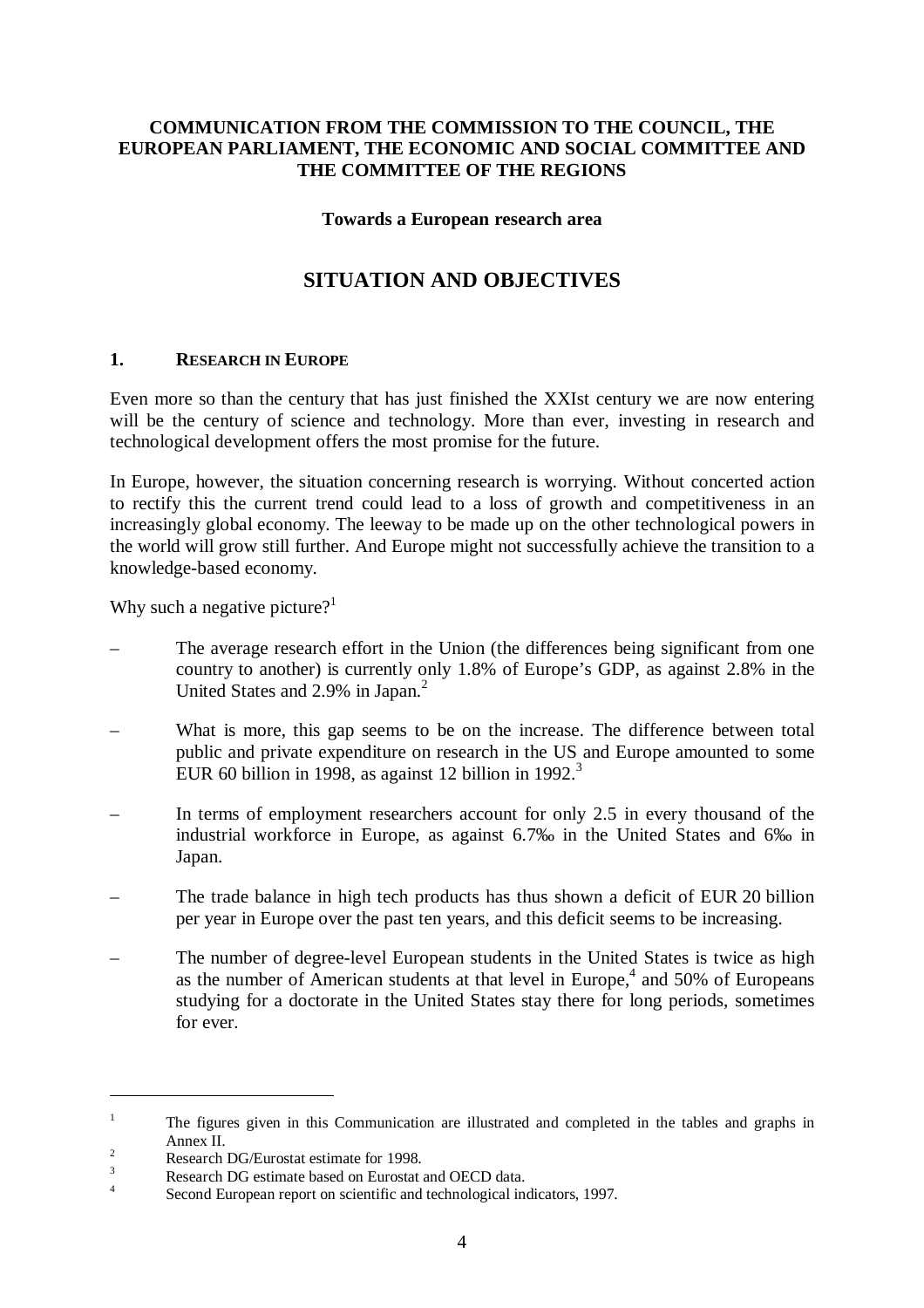- However, research and technology account for 25 to 50% of economic growth and have a strong influence on competitiveness and employment and the quality of life of Europeans.
- If technological progress creates the jobs of tomorrow, it is research which creates the jobs of the day after tomorrow. The current trends in research could therefore have a negative influence on the development of employment in Europe in the years ahead.

Europe is not only investing less and less of its richness in progress in knowledge, the image that Europeans have of science is also less positive than it was. Scientific progress seems to inspire as much anguish as hope, and the gap between the scientific world and the people at large is growing.

Yet Europe produces a third of the world's scientific knowledge. It is in the forefront in areas such as medical research and chemistry. And it has had notable success stories in technology, in sectors such as aeronautics and telecommunications. This potential must be maintained, increased and fully exploited.

It is time therefore for an in-depth debate to define a policy approach in order to reinvigorate research in Europe.

### **2. BETTER INVESTMENT IN KNOWLEDGE**

In the final years of the XXth century we entered a knowledge-based society. Economic and social development will depend essentially on knowledge in its different forms, on the production, acquisition and use of knowledge.

Scientific research and technological development more particularly are at the heart of what makes society tick. More and more, activities undertaken in this domain are for the express purpose of meeting a social demand and satisfying social needs, especially in connection with the evolution of work and the emergence of new ways of life and activities.

By creating new products, processes and markets research and technology provide one of the principal driving forces of economic growth, competitiveness and employment. They are the best way of modernising European companies, which Europe must do to improve its competitive position. In overall terms, both directly and indirectly, they help to maintain and develop employment. By way of example:

- Just the European market in products arising out of biotechnology, which at present amounts to around EUR 60 billion per year, should expand to EUR 250 billion over the next five years.
- A good many of the two million jobs that have been created each year in the United States since 1991 have been in high tech sectors, particularly in SMEs with high growth potential
- It is in industries with high research and development intensity, such as pharmaceuticals, aeronautics or biology, that jobs have been best maintained and even increased.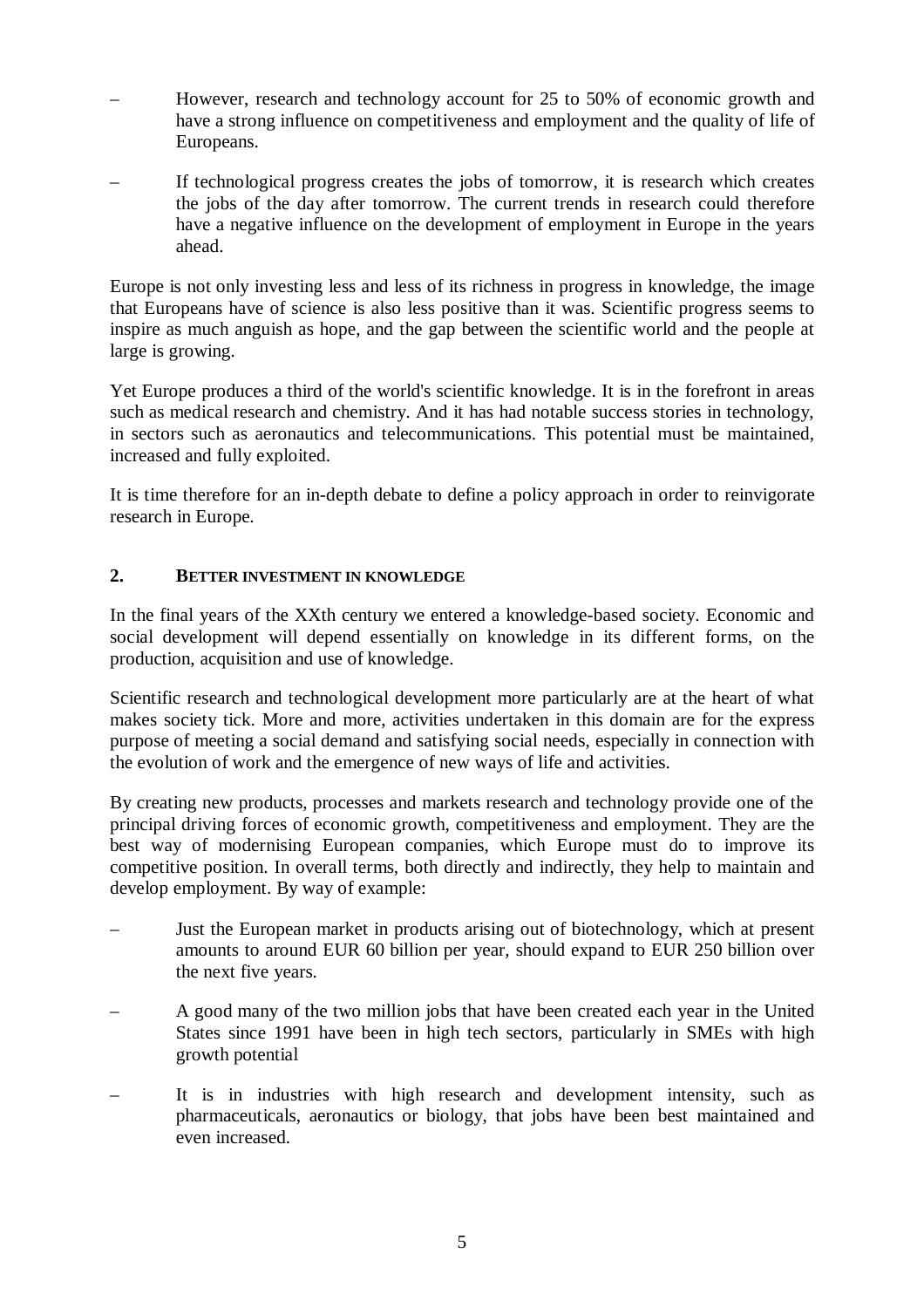– And it is in the European regions where the business research effort is at its greatest that the lowest unemployment rates tend to be found.

The European Council has stressed on several occasions in recent years the importance of sustained research and technological development for growth and employment. It will look further into this issue at the Special European Council in Lisbon in March entitled "Employment, economic reform and social cohesion - Towards a Europe of innovation and knowledge". The European Parliament, for its part, has often drawn attention to the need for Europe to increase investment in science and technology.

### **3. PUBLIC RESEARCH EFFORT**

Research plays a central role in the implementation of public policy and is also at the heart of the policy-making process. In areas such as health, sustainable development or industrial, food and nuclear safety, policy options and decisions must be based on more solid scientific knowledge and a full and proper understanding of the economic and social aspects surrounding the problems in question.

Basic research is now carried out in various institutional frameworks: universities, research institutes, companies and consortia of each. In some cases it can be translated fairly rapidly into concrete applications. This has been the case, for example, with breakthroughs in molecular biology and immunology in the field of health. It can also give rise to unexpected applications years later in fields somewhat removed from the ones they started out in .

In the United States the major basic research agencies have kept up and even increased their research effort in recent years. And Japan, eager to make up the leeway, has constantly increased its efforts in this area . Europe would be quite wrong to reduce its investment in this area. Science is after all and always has been one of the biggest and most exciting adventures of the human spirit. It is the product of a creativity which must not disappear in the Europe of the 21st century.

### **4. PRIVATE INVESTMENT**

The private sector finances more than half and carries out two thirds of Europe's research and technological development activities. Private investment in research and development in Europe, which had dipped, has picked up again in recent years. Investment by international and multinational concerns in Europe has maintained at a high level and even increased. Because of the globalisation of the economy, together with the industrial and technological alliances and mergers and acquisitions that are mushrooming in every sector, these companies are developing research and development strategies on an international scale. For some of the private sector research is thus increasingly at European and even world level.

That said, the global increase in expenditure on research and development in the private sector is less than it has been amongst its main competitors in the United States and Asia. Basically, this due to the somewhat limited research effort of medium sized businesses and small enterprises. In Europe the latter are made up essentially of companies that do or could use technology and whose future depends on the development of their technological capacities. But only a limited number of small businesses are exploiting the potential of high technology, and the creation of companies commercialising the results of research and development is still on the low side in Europe.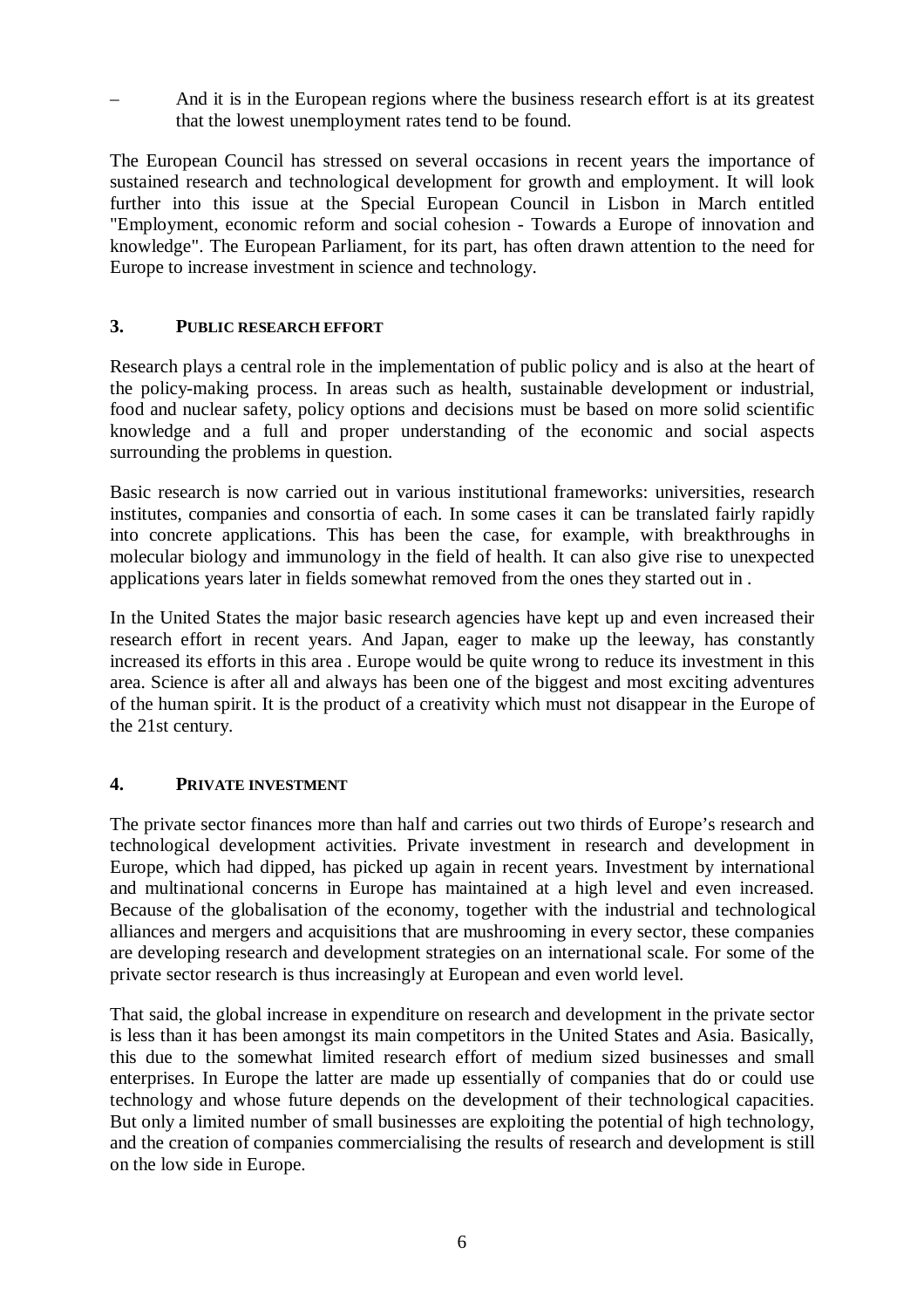On the other hand, the European financial market has not yet sufficiently discovered the economic value of investment in knowledge. While it has now started to increase, the volume of risk capital being channelled into innovation is still limited in Europe. Investment of this type of capital in high tech sectors and in the creation of companies is much lower than in the United States. By and large, the climate for private investment into research in Europe needs to be improved.

### **5. ORGANISATION OF RESEARCH IN EUROPE**

The Treaty provides the European Union with a legal basis for measures to help to support European cooperation in research and technological development.

However, the principal reference framework for research activities in Europe is national. Funding of the various initiatives of European, Community or intergovernmental scientific and technological cooperation does not exceed 17% of the total public expenditure on European research.

The principal instrument used so far in Europe is the European Union's framework programme for research. In financial terms, however, it accounts for only about 5.4% of the total public effort. While it is a useful instrument for promoting international cooperation, it alone does not able the achievement of a better organisation of the European research effort.

Above the European research effort as it stands today is no more than the simple addition of the efforts of the 15 Member States and the Union. This fragmentation, isolation and compartmentalisation of national research efforts and systems and the disparity of regulatory and administrative systems only serve to compound the impact of lower global investment in knowledge.

Decompartmentalisation and better integration of Europe's scientific and technological area is an indispensable condition for invogorating research in Europe. We need to go beyond the current static structure of "15+1" towards a more dynamic configuration. This has to be based on a more coherent approach involving measures taken at different levels: by the Member States at national level, by the European Union with the framework programme and other possible instruments, and by intergovernmental cooperation organisations. A configuration of this kind would make for the essential "critical mass" in the major areas of progress in knowledge, in particular to achieve economies of scale, to allocate resources better overall, and to reduce negative externalities due to insufficient mobility of factors and poor information for operators.

The European market of supply and demand in knowledge and technology still remains largely to be created. For it to develop and function a real European research policy needs to be defined.

#### **6. A REAL EUROPEAN POLICY: TOWARDS A EUROPEAN RESEARCH AREA**

It cannot be said that there is today a European policy on research. National research policies and Union policy overlap without forming a coherent whole. If more progress is to be made a broader approach is needed than the one adopted to date. The forthcoming enlargement of the Union will only increase this need. It opens the prospect of a Europe of 25 or 30 countries which will not be able to operate with the methods used so far.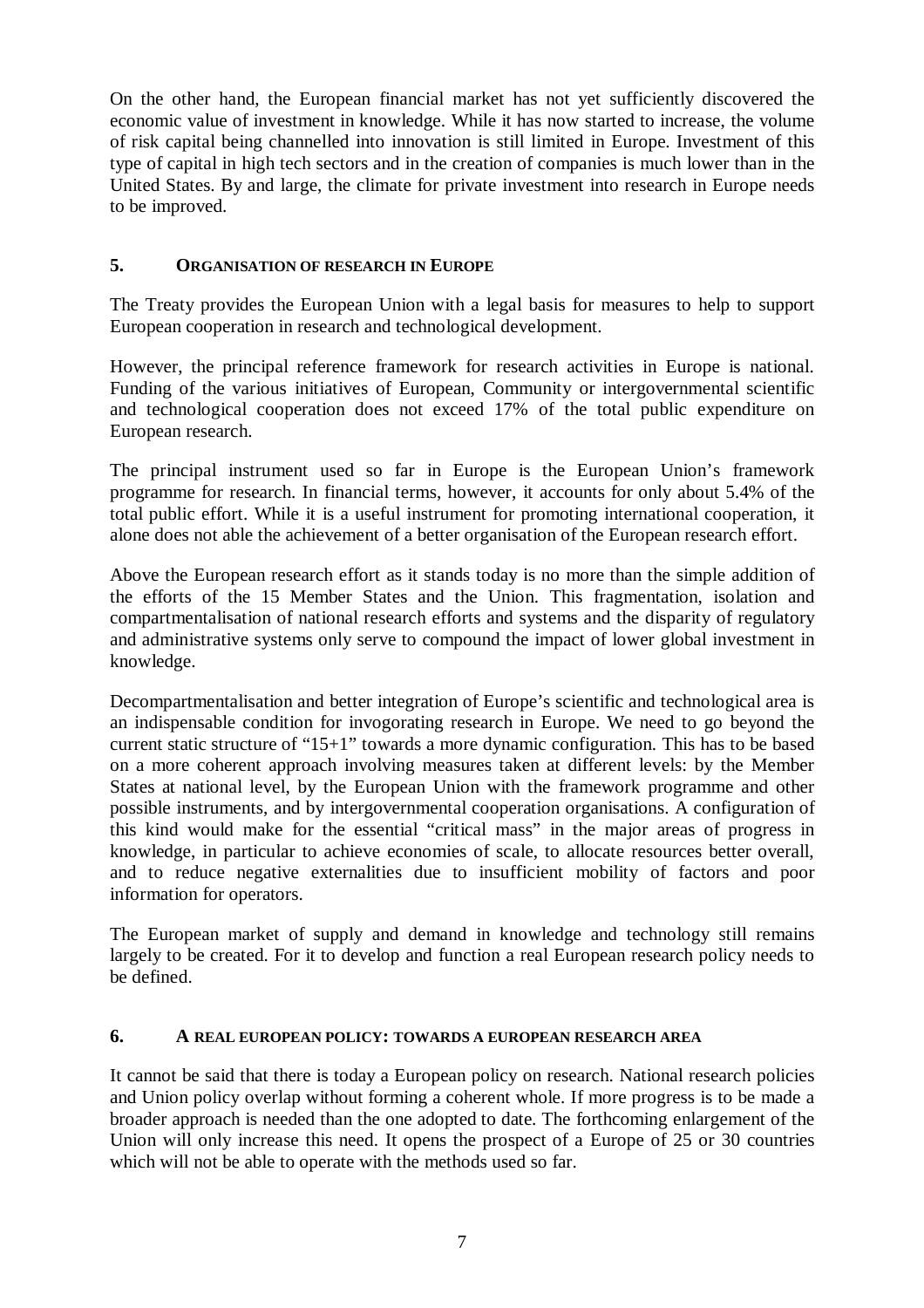This issue was at the centre of the informal meeting of research ministers of 20 May 1999, which provided the opportunity for a discussion on the subject with experts from the scientific community. This interest was confirmed at the Research Council of 2 December 1999. The European Parliament, for its part, has, for several years, has been looking increasingly at the problem of what shape to give to the Union's research effort.

The aim of this communication is to look at how to progress towards a better organisation of research in Europe and to put forward suggestions for consideration and debate. The idea is to create a European research area. This is not a new idea, but the conditions required to progress towards achieving this now seem to be in place.

How should this idea of a European research area be defined? It should embrace in particular the following aspects:

- Networking of existing centres of excellence in Europe and the creation of virtual centres through the use of new interactive communication tools.
- A common approach to the needs and means of financing large research facilities in Europe.
- More coherent implementation of national and European research activities and closer relations between the various organisations of scientific and technological cooperation in Europe.
- Better use of instruments and resources to encourage investment in research and innovation: systems of indirect aid (within the Community rules on State aid), patents, risk capital.
- Establishment of a common system of scientific and technical reference for the implementation of policies.
- More abundant and more mobile human resources:
	- Greater mobility of researchers and introduction of a European dimension to scientific careers.
	- More prominence to the place and role of women in research.
	- Stimulating young people's taste for research and careers in science.
- Greater European cohesion in research based on the best experiences of knowledge transfer at regional and local levels and on the role of the regions in the European research efforts.
- Bringing together the scientific communities, companies and researchers of Western and Eastern Europe.
- Improving the attraction of Europe for researchers from the rest of the world.
- Promotion of common social and ethical values in scientific and technological matters.

Issues that have so far not been properly tackled should be re-examined. The question of launching "variable geometry" programmes and actions at European level, for example, and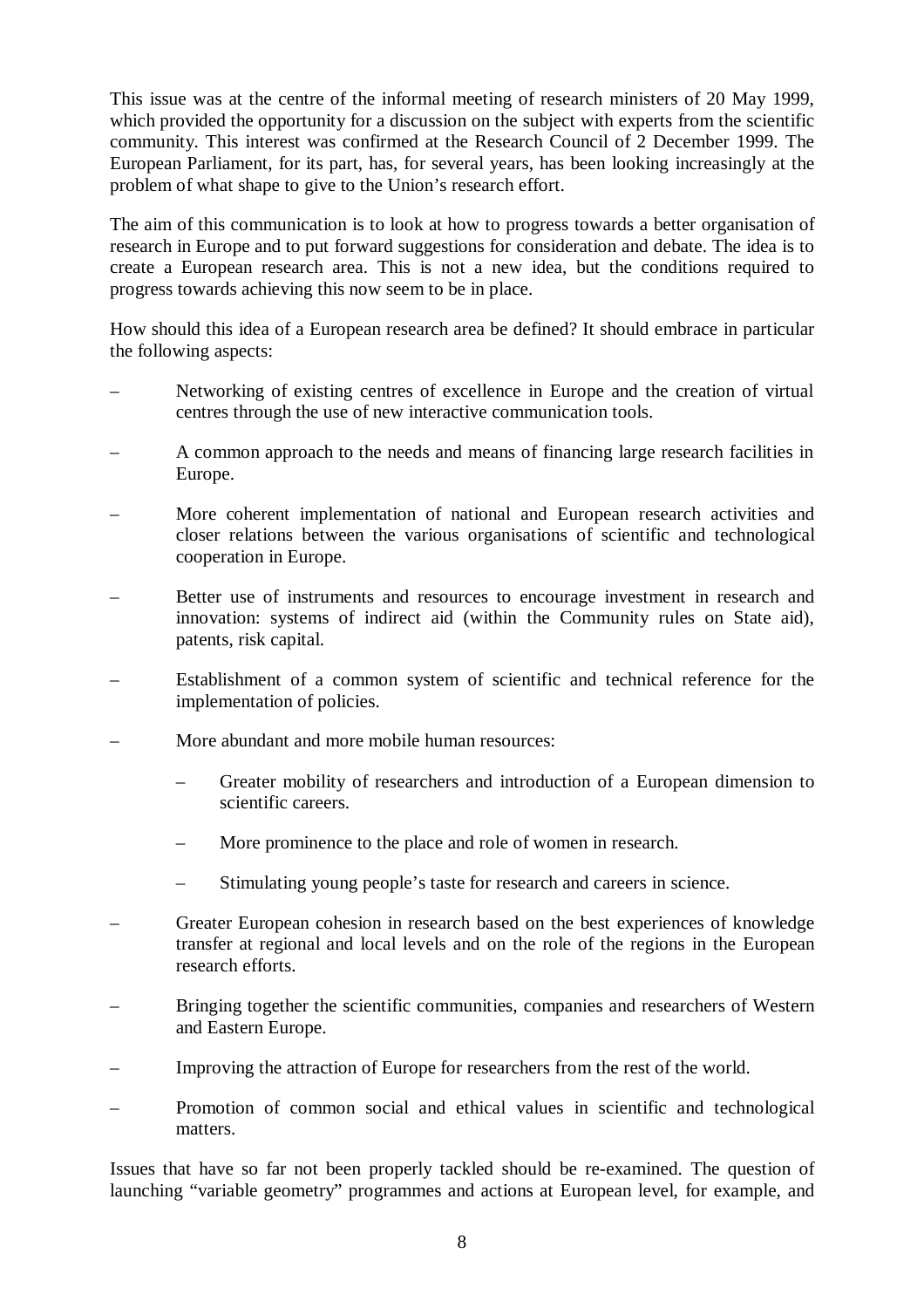the shape that these should take comes into sharper focus once more with the prospect of a Europe soon to be enlarged to 25 or 30 countries. The possibilities in this area within the Treaty should be looked at once more.

In the same way, the question of "dual use research" needs to be looked at more deeply. In areas such as aeronautics, advanced materials or information technologies and communications, numerous research projects can give rise to applications in both the civil and the defence sector.

In its two communications on the defence industry in 1996 and 1997, $5$  the Commission underlined the possibility of maximising the synergy between these two sectors and the need to improve complementarity between the programmes undertaken in Europe in this field. The progress achieved following the European Council in Cologne towards a Common Foreign and Security Policy (CFSP) puts this matter in a new light and calls for an in-depth debate on the subject.

Essentially, the non-existence of a European research area is due to the compartmentalisation of public research systems and to the lack of coordination in the manner in which national and European research policies are implemented. Much needs to be done in this area, without, however, putting unwieldy mechanisms in place. At the same time the barriers must be lifted between different disciplines, along with the barriers that curb the movement of knowledge and persons between the academic and the business worlds.

Even if most of the measures need to be taken by the public authorities, the measures proposed will have an impact on the whole research system (public and private). Centres of excellence will produce knowledge that can be used by companies, which are also among the users of research facilities. And improved systems of indirect support for research and innovation also concern the private sector.

<sup>&</sup>lt;sup>5</sup> COM(96)10 and COM(97)583.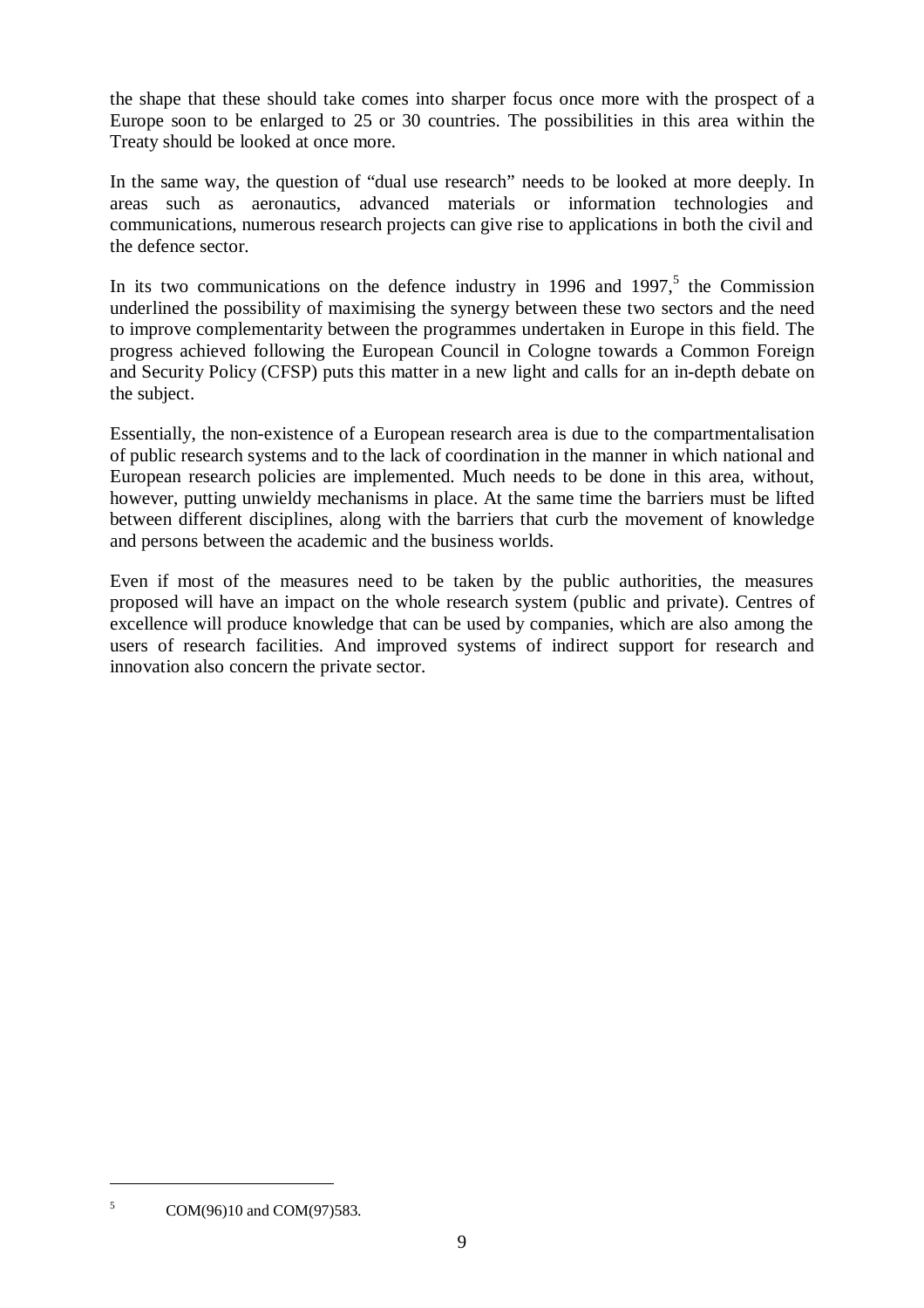# **A EUROPEAN RESEARCH AREA<sup>6</sup>**

#### **1. A STOCK OF MATERIAL RESOURCES AND FACILITIES OPTIMISED AT THE EUROPEAN LEVEL**

### **1.1. Networking of centres of excellence and creation of virtual centres**

World class centres of excellence exist in practically all areas and disciplines in Europe. Their exact specialities, however, are not always sufficiently well known outside the frontiers of the country in which they are established, especially by companies, which could usefully join forces with them. One of the criteria generally used to define the centres of excellence is their capacity to produce knowledge that can be used for industrial purposes.

Many problems of basic and applied research also need both a critical mass of financial and human resources and the combination of complementary expertise from specialists in other domains.

*Mapping of European centres of excellence would make for better transparency in this area. A very high level of performance could also be achieved by the networking of specialist centres throughout the countries of the Union. The forms of teleworking which electronic networks permit make it possible to create real "virtual centres of excellence", in particular multidisciplinary and involving universities and companies.*

*To promote excellence, however, it is also necessary to ensure a sufficient level of competition between private and public research operators. Schemes to finance centres of excellence on the basis of competition have been put in place in several Member States. This formula could be applied to the European level, with collaboration between the Commission and the Member States.*

### **1.2. Defining a European approach to research infrastructures**

Research infrastructures play a central role in the progress and application of knowledge in Europe. Radiation sources, computer centres and databases on molecular biology, for example, are operated increasingly by research teams from the public and private sectors. Facilities of this kind exist in all the Member States. Construction costs are high, often beyond the capacities of a single country, as are operating costs. And their potential is not always maximised.

Large-scale infrastructures have been constructed and are now being operated at European level. Furthermore, assessment of the need for new facilities is often made in a bilateral or multilateral framework. For its part, the European Union, has, for several years, been operating a programme of support for research infrastructures. So far measures within this framework have been restricted to providing support for transnational access to facilities, for the development of new instruments and equipment and for cooperation projects designed to improve the interoperability of installations and the complementarity of their activities.

*What should be done now is to go a step further and develop a European approach to infrastructures, covering both the creation of new installations, the functioning of existing*

<sup>6</sup> The list of possible themes for action is contained in Annex I.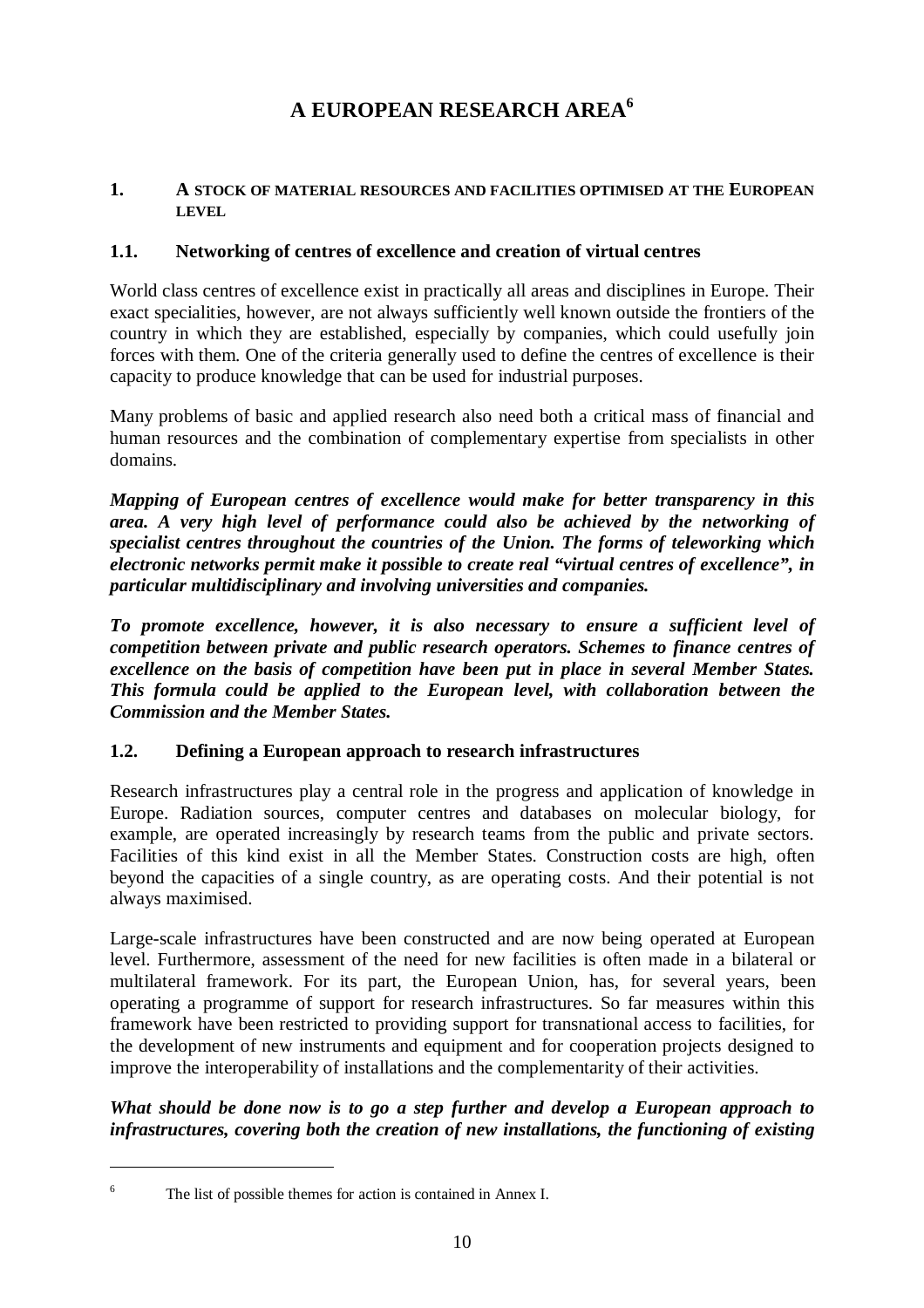*ones and access to them. An analysis of responsibilities (notably financial) on these three fronts should be made and plans to combine measures and means defined. Following on from the work carried out by the European Science Foundation (ESF) and the OECD, an accurate assessment should also be made of the needs to be covered at European level (including joint services).*

*A conference on the subject of research facilities in Europe will be organised in Strasbourg in the second half of the year 2000 by the Commission in conjunction with the European Science Foundation. This could provide the occasion for putting in place a framework in which to discuss these issues.*

### **1.3. Better use of the potential offered by electronic networks**

Electronic networks open up every new possibility of work to researchers: virtual laboratories; remote operation of instruments; quasi-unlimited access to complex databases. Created for the use of the scientific community, the Internet has also become the medium for multiple information and communication activities and has given rise to spectacular commercial developments. The World Wide Web, which was developed by a CERN researcher to cover the needs of physicists, is now used by tens of millions of people.

To meet the particular needs of research, which are constantly on the increase, specific networks are necessary. In the United States, broadband, high-speed facilities are now available to researchers, especially at universities. The recent Internet-2 and Next Generation Internet (NGI) initiatives launched in partnership by the scientific community, the public authorities and the private sector in the United States should increase these capacities even further.

To reduce the disparities in Europe in this area the Union is supporting an interconnection project of national telematics networks at progressively larger capacity levels: 34 Mbits/s, 155 Mbits/s now, and soon 622 Mbits/s, the ultimate objective being to achieve the order of magnitude of Gbits/s, at which some connections already operate in the United States.

*To help Europe catch up quicker where electronic networks are concerned, the Commission proposed an e-Europe initiative at the Helsinki Summit, which sets ambitious objectives in terms in particular of interconnection at European level. It is accompanied by a timetable through to 2005. One of the aims is to promote maximum use of these networks by the community of researchers.*

*To increase the productivity of European research while helping to structure collaboration on a continental scale action will have to be taken in this context to encourage the use of electronic networks in the various fields of research in European as well as national research programmes: development of databases and access to advanced Internet services; promotion of the production of multimedia content and interactive uses; support for new forms of electronic collaboration of researchers ahead of the emergence of real "virtual research institutes".*

*At the same time it will be necessary to encourage researcher awareness-building and training campaigns at national and European levels on the possibilities created by information technologies and communications.*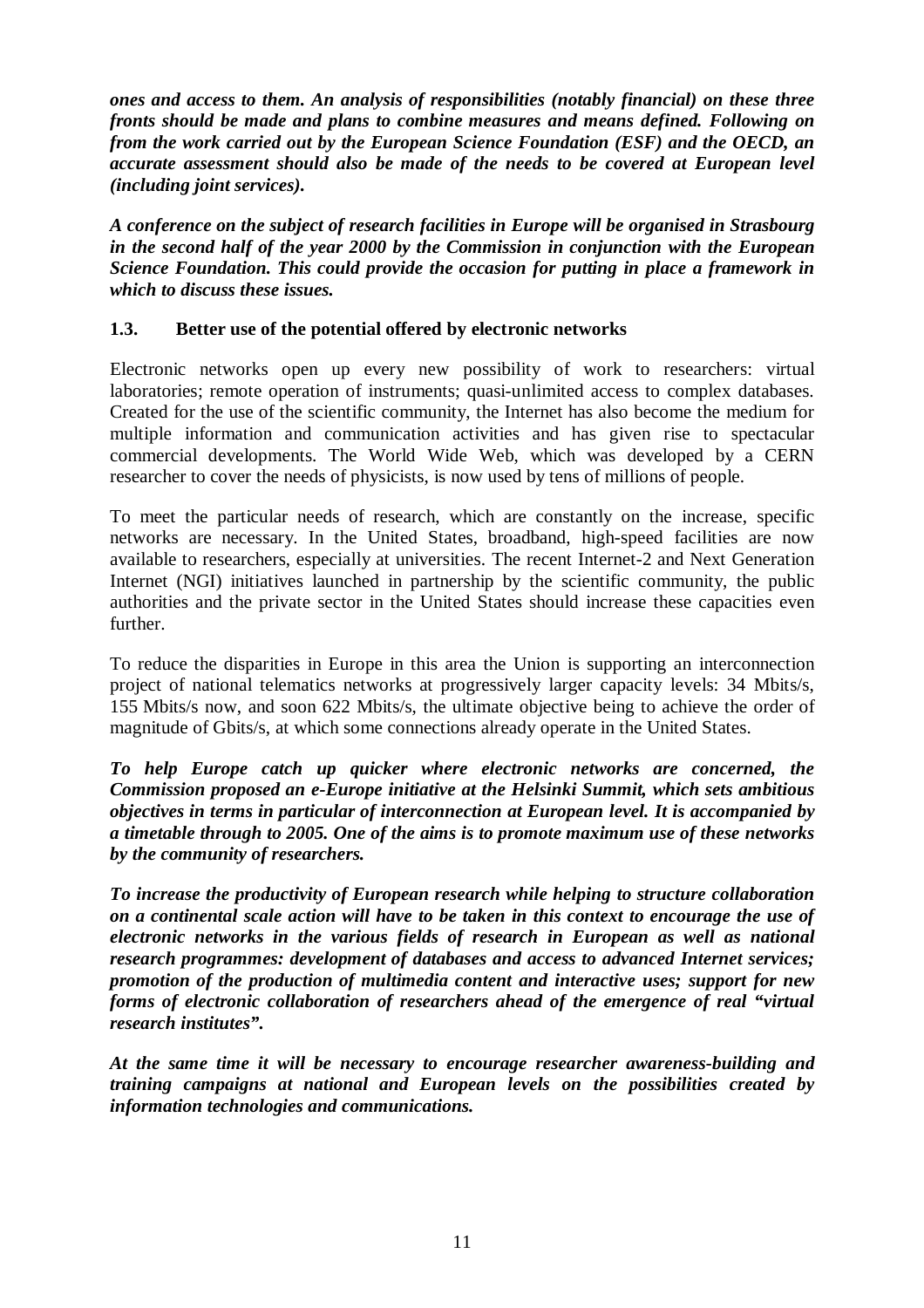#### **2. MORE COHERENT USE OF PUBLIC INSTRUMENTS AND RESOURCES**

### **2.1. More co-ordinated implementation of national and European research programmes**

Although they are often substantially funded, national research programmes are carried out largely independently of one another. This situation prevents the full benefit from being drawn from the material and human resources deployed.

Research programmes in the Union exercise a certain co-ordinating effect on research activities in Europe. But this effect differs from one area to another. It is institutionalised in the case of fusion (which is covered by an integrated programme). It has an effect *de facto* in other areas, especially where there were still no structured programmes at national level when the action at European level was set in motion or in very specialist areas where there is not yet much expertise in Europe. The programmes of the Union should also have this impact more readily in areas where there is already appreciable integration of industrial efforts, like in aeronautics.

*It would be right to go further in this direction by way of other mechanisms. The senior officials of the national research authorities in the Member States have decided to recommend the adoption of the principle of reciprocal opening-up of national programmes. The requisite measures will have to be taken to guarantee practical application. Mechanisms of reciprocal information and a global information system on the objectives and content of programmes plus the conditions for eligibility and participation should be put in place. This might also be extended to include applicant countries.*

*Convincing evaluation projects of national research activities by international panels made up largely of experts from the European countries have been completed in recent years in several countries, in Portugal and Germany, for example. Initiatives of this kind have to be encouraged.*

*In this area the Commission can play the role of initiator and catalyst by providing the Member States with the logistical means and legal instruments best suited to co-ordinating research activities undertaken in Europe.*

#### **2.2. Closer relations between European organisations for scientific and technological co-operation**

Over the last twenty to thirty years or so, alongside the European research programmes (and even before them), a series of organisations for European scientific and technological co-operation have been created in an intergovernmental framework) (ESF, ESA, EMBO, EMBL, CERN, ESO, ESRF, ILL, EUREKA, COST).7

Co-operation has developed between them and with the research programmes of the Union essentially on a bilateral basis (co-operation between the Union and EUREKA, ESA and ESF in particular).

<sup>7</sup> ESF: European Science Foundation; ESA: European Space Agency; EMBO: European Molecular Biology Organisation; EMBL: European Molecular Biology Laboratory; CERN: European Organisation for Nuclear Research; ESO: European Southern Observatory; ESRF: European Synchrotron Radiation Facility; ILL: Institut Laue-Langevin; .COST: European Cooperation in the field of Scientific and Technical Research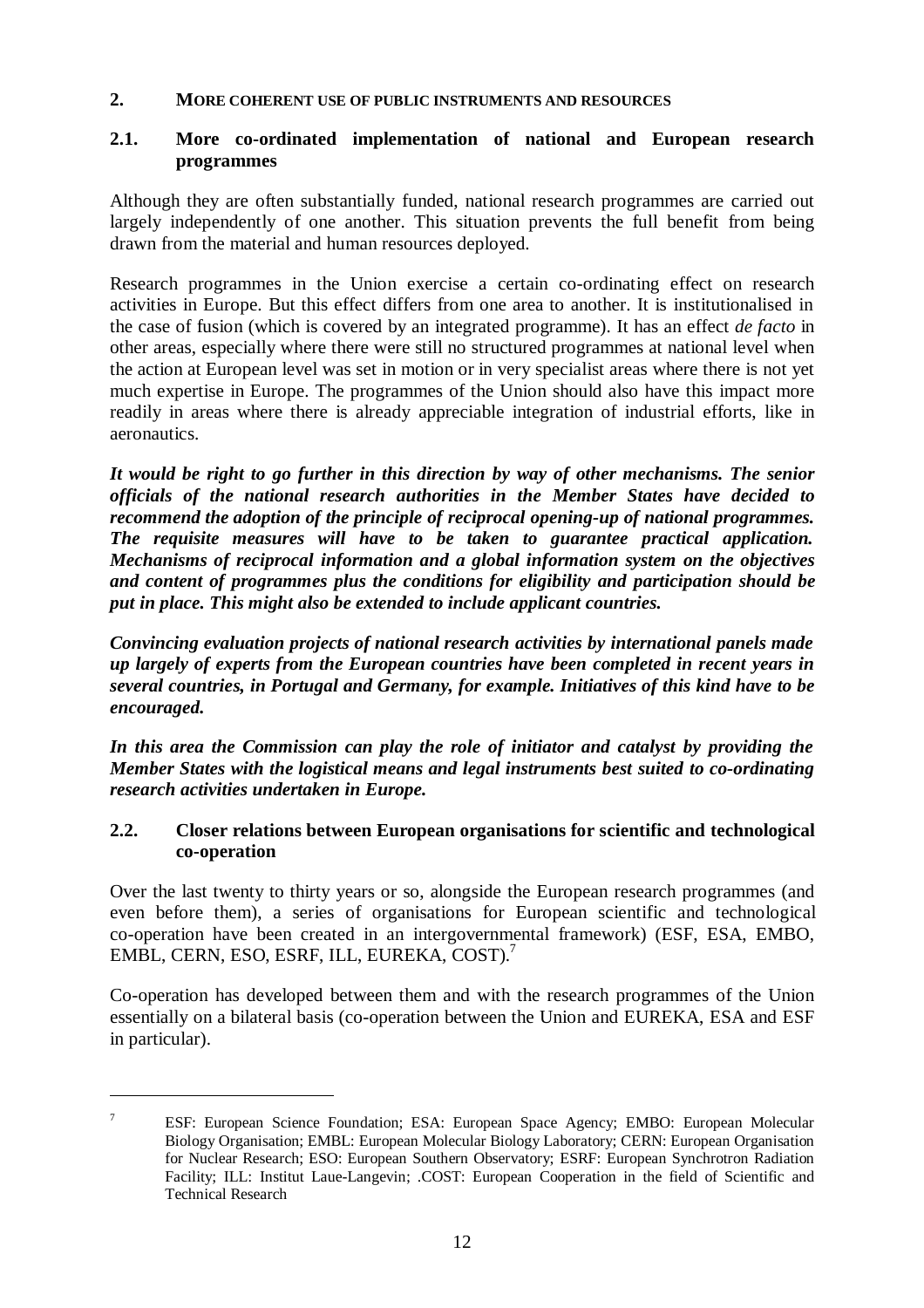*These organisations play an important role on Europe's science and technology scene. They are now facing common problems (financing, integration of researchers from central and eastern European countries, dialogue with the United States). It would be useful to provide them with a framework in which they could discuss their respective roles on the European scientific and technological scene and their relations between one another and with the Union.*

*Priority must be given to establishing the conditions for political consultation between these organisations. This could be achieved by way of a council of their senior officials meeting at regular intervals. This would also give Europeans and outside observers a more coherent image of the Europe of science and technology.*

### **3. MORE DYNAMIC PRIVATE INVESTMENT**

#### **3.1. Better use of instruments or indirect support to research**

Increasing use is being made in the world of instruments for indirect support, especially fiscal measures, in order to stimulate private investment in research and development and to create researcher and technician posts in companies. In the United States and Canada, interesting long-term support schemes for start-up companies are in place, for example.

In Europe the mechanisms used in the various countries are very diverse. Some Member States make sustained use of them, others far less.

*User-friendly information systems need to be developed on existing mechanisms. The exchange and spread of good practices should also be encouraged in order to stimulate private investment in research, particularly among SMEs, and innovation.*

*The different situations between countries and regions in this area can affect competition between them in many ways and create conditions that are more, or less, conducive to investment in research and innovation. Where the measures employed have an element of State aid about them, Community rules on State aid should always be respected.*

#### **3.2. Development of effective tools to protect intellectual property**

The current European system of patents, as operated around the European Patents Office and the national offices, is based on the issue of national patents which are valid only in the Member States in which they are issued. This system is costly and the high cost of patents is broadly believed to be one of the major obstacles to widespread use of patents in Europe. The Commission therefore plans to propose the creation of a standard Community patent to cover all of the European territory. At international level the Commission will endeavour to adapt the TRIPS agreements on intellectual property to new technological developments.

*It is important for research in Europe for the European patent to be started up as soon as possible. It must be readily affordable and comparable in cost to a European patent covering a limited number of countries. Efforts need to be made in particular to reduce the costs of translation. The Commission is also keeping a close eye on work carried out by the European Patent Organisation as part of the revision of the Munich Convention in order to see how the effects of disclosures prior to filing can be taken into account by European patent law.*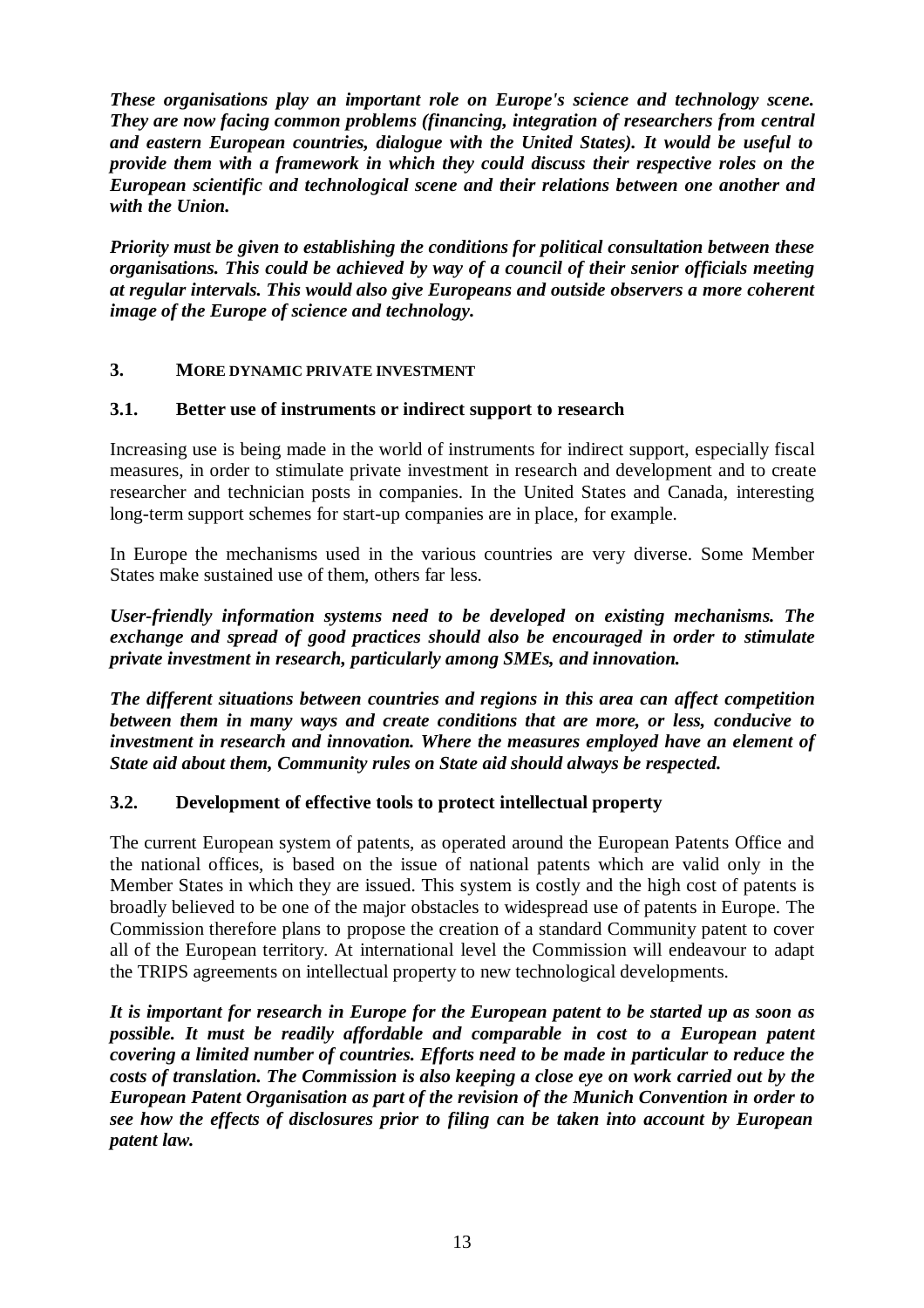*To increase the impact of research efforts undertaken in Europe in terms of innovation, the relevance and consistency of the intellectual property arrangements used to implement public research programmes should also be improved.*

*The protection of intellectual property can be achieved by other means than patents. In addition to the initiatives taken in the First Action Plan for Innovation in Europe, information systems and systems for exchange of good practices in this field could be put in place by national and European support organisations for research and innovation.*

## **3.3. Encouragement of the creation of companies and risk capital investment**

The creation of high tech companies by researchers, or with researchers having a stake in the capital, is still fairly low-key in Europe. Measures taken in recent years at regional level, such as the creation of technology parks and business incubators, or by certain Member States, such as changes in the status of public sector researchers, have had a positive effect in this respect. These could be completed by other initiatives.

Europe also suffers notoriously from too low a level of risk capital investment in high tech sectors. Positive changes have been observed for some time now. Some 650 companies are now quoted on the new European markets (Euro-NM, EASDAQ and AIM). That said, this is eight times fewer than in the United States. In extending the first action plan for innovation in Europe, the Commission has, in recent years, taken a series of initiatives in this area, several of which (e.g. I-TEC project) are being implemented in conjunction with the European Investment Bank (EIB). In 1999 it presented two communications on this subject.<sup>8</sup> As part of the e-Europe initiative the Commission recently proposed a plan of action designed to establish an inventory by March 2000 of existing instruments at Union level.

*Several national research centres and the JRC have joined forces to provide innovative start-up companies with the technical support and expertise they need to develop. Initiatives of this kind need to be stepped up.*

*Initiatives should also be encouraged to bring scientists, industrialists and financiers at all levels into contact need to be stepped up. This could be achieved in conjunction with the national and European research programmes, preferably on a combined basis. Promising experiments have been completed along these lines, like the "Investment Forum" in the field of information technology and communications and the creation of the "Biotechnology and Finance Forum".*

### **4. A COMMON SYSTEM OF SCIENTIFIC AND TECHNICAL REFERENCE FOR POLICY IMPLEMENTATION**

### **4.1. Developing the research needed for political decisions**

Science and technology play an increasingly important role in the implementation of public policies, particularly Union policies. They are involved in various forms in the drafting of regulations and can be found more and more in the policy-making process, at the heart of trade negotiations and at the centre of international discussions in fields such as, for example, safety in its various forms or the various aspects of sustainable development.

COM (99)232 and COM (99)493.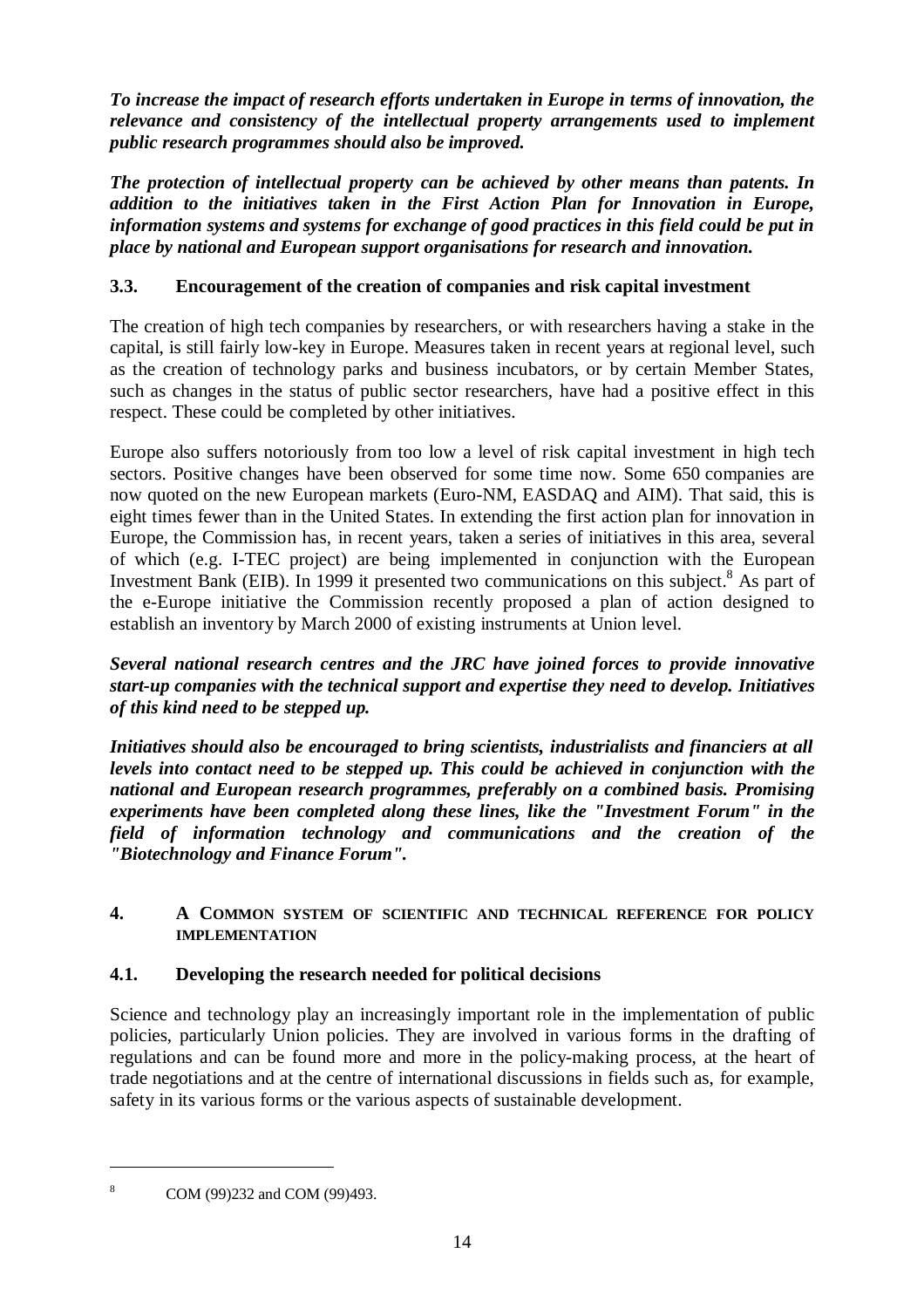The European research system most be organised in such a way as to preempt and take account of needs arising at the different stages of implementation of public polices: drafting, decision-taking, implementation, monitoring. Policy-makers must be able to draw on precise knowledge which is as complete as possible and constantly updated and validated.

*Accordingly, research directly undertaken by the Commission must tie in with the major concerns of the individual and the decision-makers, such as environmental protection, food safety and chemical products or nuclear safety.*

*The results of research undertaken as part of European programmes should be systematically exploited in support of the various Union policies and all the Union's research activities better co-ordinated in this respect.*

*A reliable and recognised system of validating knowledge and methods of analysis, control and certification also needs to be put in place and centres of excellence in Europe in the fields concerned networked.*

### **4.2. Establishment of a common system of scientific and technical reference**

When drawing up regulations or when faced with emergency situations, policy-makers, especially at European level, are confronted with complex problems where the stakes are high. Citizens and economic and social operators must be guaranteed greater safety whilst resolving conflicts between categories of actions with often divergent interests. As the Commission underlined in the White paper on food safety, $9$  the Union must re-establish the confidence of the public and consumers in food (they way it is produced, regulated and controlled).

In Europe the way expertise is provided for decision-makers differs according to country and subject matter. Authorities established at European and national levels abound. Experts are also forced to leave the ground of solely scientific consideration. The way they assess the problems and their recommendations bear the imprint of their discipline, their areas of activity or the community to which they belong.

*By aligning methods, harmonising procedures and comparing results, a common system of reference needs to be established at Union level. Given its institutional proximity to the development of the Union's policies and its independence of national and private interests, the JRC could, in line with its mission, play a significant role in the development of a European scientific and technical reference area. This would be built up on the basis of national reference centres, European agencies, the various scientific committees and the organisations established at European level, such as the Food Safety Authority, free of industrial and political interests and open to public enquiry and scientifically recognised, which the Commission has suggested be established by 2002 following broad consultation.*

<sup>&</sup>lt;sup>9</sup> COM(99)719.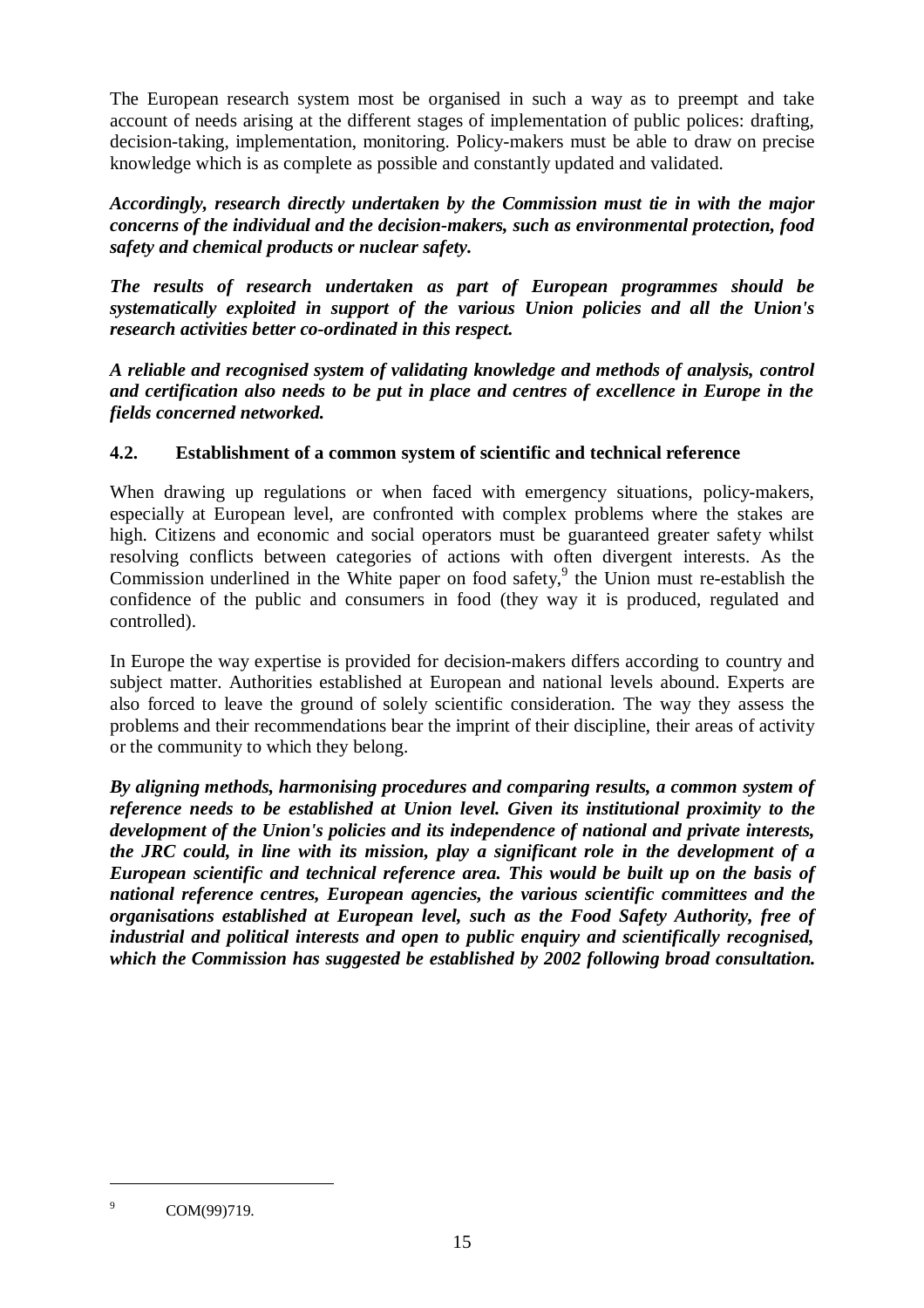### **5. MORE ABUNDANT AND MORE MOBILE HUMAN RESOURCES**

### **5.1. Greater mobility of researchers in Europe**

Mobility is an effective and well-known way of training researchers and spreading knowledge. Activities undertaken by the Union to encourage this have met with great success. In recent years almost 8 000 young European scientists have taken advantage of this option and a further 13.000 are expected to do so over the next four years. To date this measure has been largely for training purposes.

Overall, researchers are more mobile than the rest of the population. Roughly speaking, their level of mobility is around 5% of the active population whereas 2% is the average for other professional groups. That said, they are still not as mobile as they could be in proportion to requirements.

One aspect which plays a significant role is the lack of familiarity of European researchers with the research "cultures" that exist in other countries, and the lack of attraction that they feel for them. There are also obstacles of an administrative nature. Application at national level of Community directives on free movement and right of establishment, social or pension cover, is not always straightforward and requires an effort from interested parties which can be dissuasive.

*More use should be made in future, at national and European level, of the possibility of using mobility as an instrument of information and technology transfer.*

*The mobility of researchers between the academic world and the business world, in the different forms that this might take, should also be readily encouraged and developed. This is one of the best ways of improving cooperation between universities and industry.*

*Information, training and familiarisation projects for researchers and the administrative managers of research organisations should, moreover, be undertaken in tandem by the Member States and the Commission. In the longer term the possibility should be looked at of improving, on a co-ordinated basis, for the bodies concerned, certain internal regulatory and administrative provisions.*

### **5.2. Introduction of a European dimension into scientific careers**

In Europe today the career of researchers unfolds by and large within a national reference framework. Recruitment methods that give preference to nationals for academic or scientific careers and the lack of adequate career structures for researchers from other European countries deprive research organisations of the possibility of benefiting from the experience and knowledge of brilliant researchers trained elsewhere. Appointments and promotions amounting in some cases to penalising researchers that have remained outside national frontiers for too long discourage mobility.

*Initiatives have been taken in some Member States to introduce a European dimension into careers, such as opening up researcher recruitment committees to scientists from other countries. This trend and the adoption by research bodies of measures along these lines should be encouraged, as should the establishment of career prospects for researchers from other European countries and the systematic inclusion of activities performed elsewhere in Europe or at European level in career assessments.*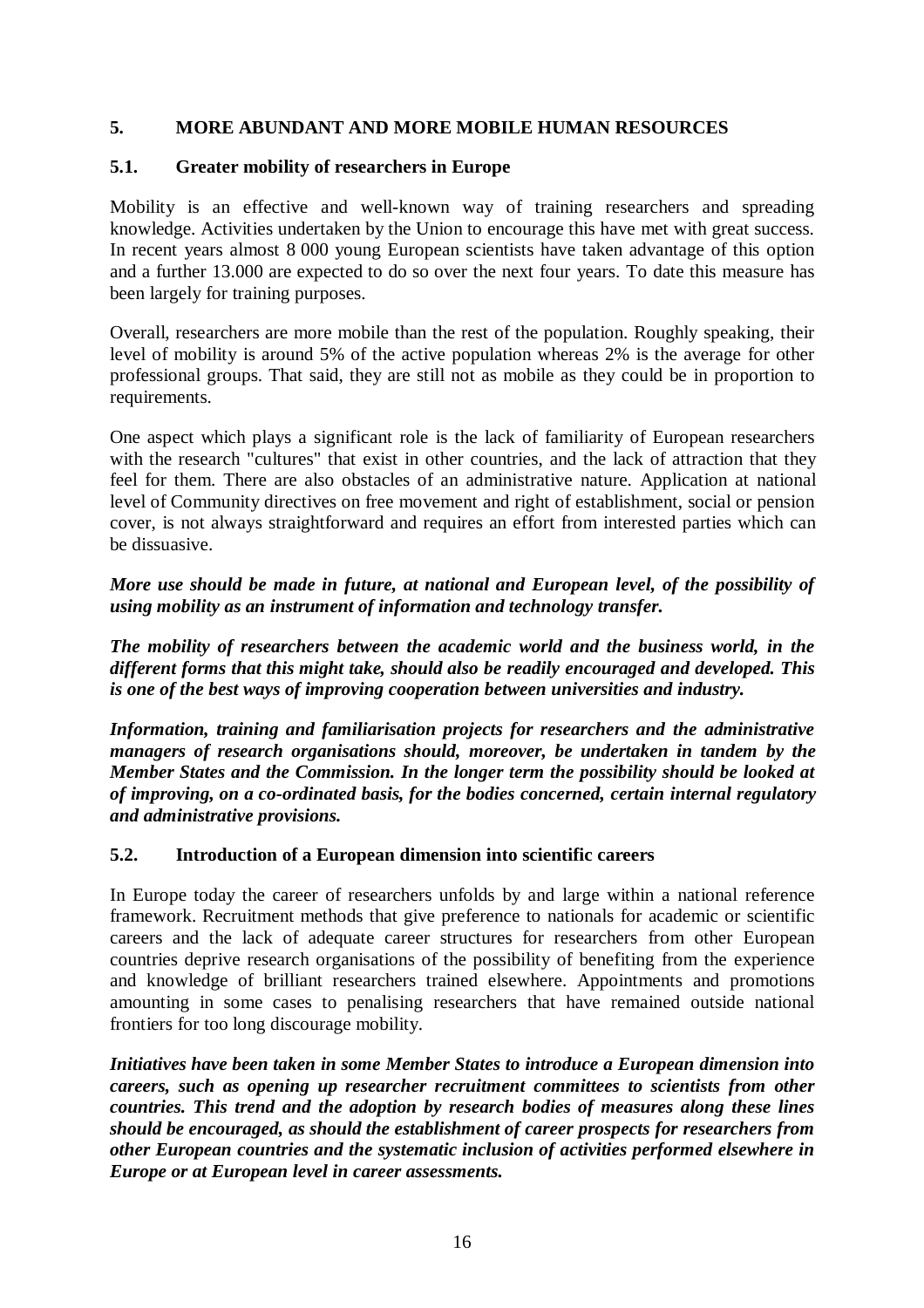### **5.3. Greater place and role for women in research**

There are not enough women in research in Europe. Although they account for 50% of university graduates and even exceed the number of men in some subjects (life sciences and technologies, for example), they are not found in the same proportions in the laboratories and research departments of companies. Their progress in a scientific career is slower than that of men and their numbers start to rarefy as we climb the ladder of responsibilities. At the top of the academic hierarchy in the European Union, for example, there are on average fewer than 10% women.

There are several factors behind this situation, in particular certain discrimination mechanisms and anticipation of them by women and little attention paid to particular constraints facing women in the conduct of their professional lives. This is a loss for women themselves, for research and for society.

*Measures have been taken in all the Member States to rectify this situation. The European Union has taken a major initiative in this area. In February 1999, the Commission presented a communication entitled "Women and science"<sup>10</sup> which was the subject of a favourable resolution from the Council. It is accompanied by a plan of action which is now being put into effect.*

*This effort should be continued and developed and the aim of increasing the number of women in research will be achieved that much more easily if it is pursued jointly at national and at the Union level.*

### **5.4. Giving the young a taste for research and careers in science**

More human resources for research in Europe also means action upstream of scientific careers. Every country in the Union is observing a disaffection for scientific study and a loss of interest among the young in careers in research. In Germany, for example, the number of physics students has dropped by half since 1991. In the United Kingdom the number of future teachers of physics slumped from 553 in 1993 to 181 in 1998. And in France the number of science students dropped from 150 000 in 1995 to 126 000 in 1999.

A key question revolves around science teaching. It is at school that a basic knowledge and understanding of science is acquired and that a taste for scientific and technical subjects is developed.

In the continuation of often long traditions in science teaching and learning, initiatives have been taken in the Member States to make the public and in particular the young more familiar with science and its methods. Accordingly, the Commission organises a competition each year for young European scientists.

*The Member States and the Union should rapidly undertake a joint in-depth study of the room made for science subjects in education systems and how the teaching of sciences in Union can be improved at levels of education, primary, secondary and further.*

*Using the experience gained at national level, awareness-raising campaigns should also be stepped up to create conditions conducive to the sharing of experience and good practice. The Research Ministers of the Union met to explore the possibility of better coordination of*

<sup>&</sup>lt;sup>10</sup> COM (99)76.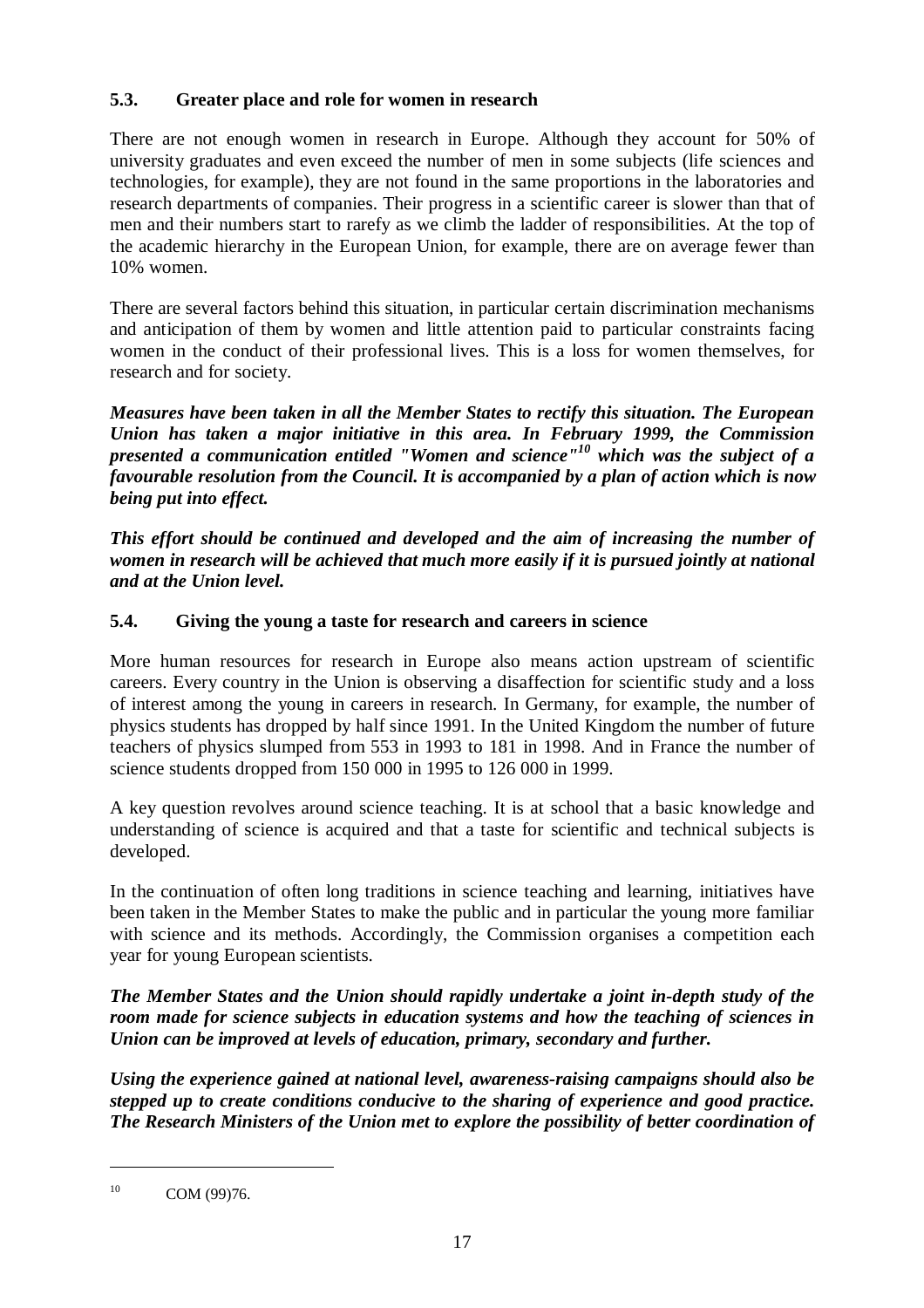*the different "science weeks" organised in the Member States, both between one another and with the Union's "European Science and Technology Week". Organisation at the same time of events in all the Member States and on a European scale would markedly increase the awareness-raising effect.*

#### **6. A DYNAMIC EUROPEAN LANDSCAPE, OPEN AND ATTRACTIVE TO RESEARCHERS AND INVESTMENT**

### **6.1. A reinforced role for the regions in the European research effort**

Europe's scientific and technological fabric lacks cohesion. Although they are being narrowed down, the development gaps between European regions in terms of the production of scientific knowledge and technological innovation are still appreciable. In an attempt to reduce these gaps the Structural Funds set aside EUR 12 billion for research and technological development projects between 1989 and 1999: development of research facilities; creation of science and technology parks; science and technology training activities; in certain cases, research as such.

In most of the Member States the regions are also tending to play an increasingly positive role in research and innovation, benefiting from sometimes significant resources and launching initiatives to promote the development of links between universities, companies and research centres locally.

### *The opportunity should be taken to negotiate on the structural assistance planned for the years 2000 to 2006 in order to examine how best to combine projects implemented within this framework with projects undertaken in the European programmes.*

*Going further, the conditions must be studied and put in place for a real "territorialisation" of research policies (adaptation to the geographical socio-economic context), and a better understanding and strengthening is needed of the role that the regions can play, in addition to the Member States and the Union, in the establishment of a more dynamic European research area on the international scene. To this end, activities and measures undertaken to encourage research first have to be benchmarked. It would also be useful to establish a balance of the best ways of transferring knowledge to the economic sector at regional and local level.*

*The Member States and the Commission should also make a joint analysis of how best to use the "prime regional movers" to develop a more dynamic scientific and technological landscape in Europe, in particular by developing the role of training in science and technology that the centres of excellence can and should play.*

### **6.2. Integration of the scientific communities of western and eastern Europe**

Improving the research capacities of the countries applying for accession and integrating their researchers in the European scientific community can help them to prepare for accession.

Scientific and technological cooperation projects undertaken in recent years with these countries by the Union and by the Member States have made a first contribution along these lines. Association of applicant countries in the fifth framework programme for research opens up the possibility for their organisations to participate in European programmes under exactly the same conditions as the countries of the Union.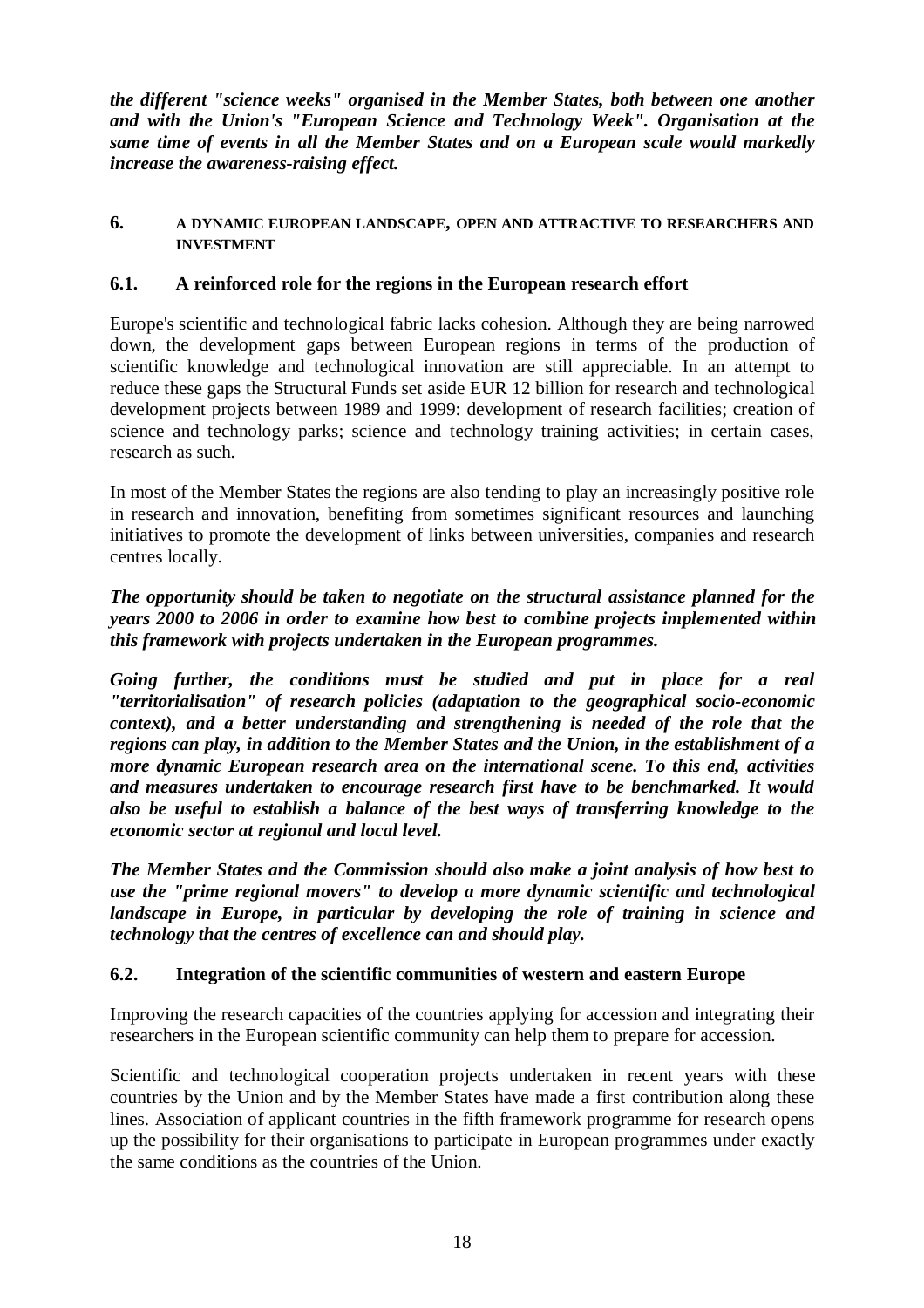The challenge of enlargement of the Union in the field of research is proportional to its potential contribution to the creation of the European research area. Applicant countries currently spend less on research and their research structures have to be adapted to the need to apply knowledge for economic and social purposes. Applicant countries from central and eastern Europe can take advantage of funds from the PHARE programme for assistance to finance part of their contribution to the fifth framework programme (for which they benefit from a diminishing reduction).

*These funds and the contributions made from the research programmes should be used in tandem. One aim should be to strengthen the research capacities as well as research administration capacities in applicant countries. The expertise available in national and European research administrations and organisations should be mobilised to this effect.*

### **6.3. Making Europe attractive to researchers from the rest of the world**

Research institutes do not have the same magnetic attraction on researchers from all over the world that American laboratories, companies and universities do. Europe does not offer researchers from third countries particularly advantageous (material and administrative) conditions.

The formalities to be completed are generally unwieldy. The regulations and languages also vary from one country to another. And the "brain drain", which some have claimed is being held in check, has not stopped. Between 1988 and 1995, 8 760 Europeans students took a doctorate in the United States. Five years after obtaining their diplomas about half of them were still in the United States.

*To attract the best researchers from all over the world to European laboratories a European system of grants for scientists from third countries might be set up. National and European research programmes could also be more open to researchers and teams from countries outside the Union.*

*In the case of developing countries, to guarantee the development of local research potential, this system should be such as to encourage the beneficiaries to return to their countries in order to take advantage of their experience and to spread the knowledge they have acquired.*

*Measures should be taken at national and European level to encourage the return to European laboratories of researchers who have left to complete their training or pursue their careers in the United States.*

*The possibilities provided by the science and technology cooperation agreements between the Union and a number of third countries should be maximised in these respects.*

*Finally, it is especially necessary to improve appreciably the environment provided for researchers in Europe. An effort should be made in particular to simplify and harmonise regulations and administrative conditions more. Rules have recently been adopted in France, for example, to shorten the procedures for granting visas to researchers from third countries.*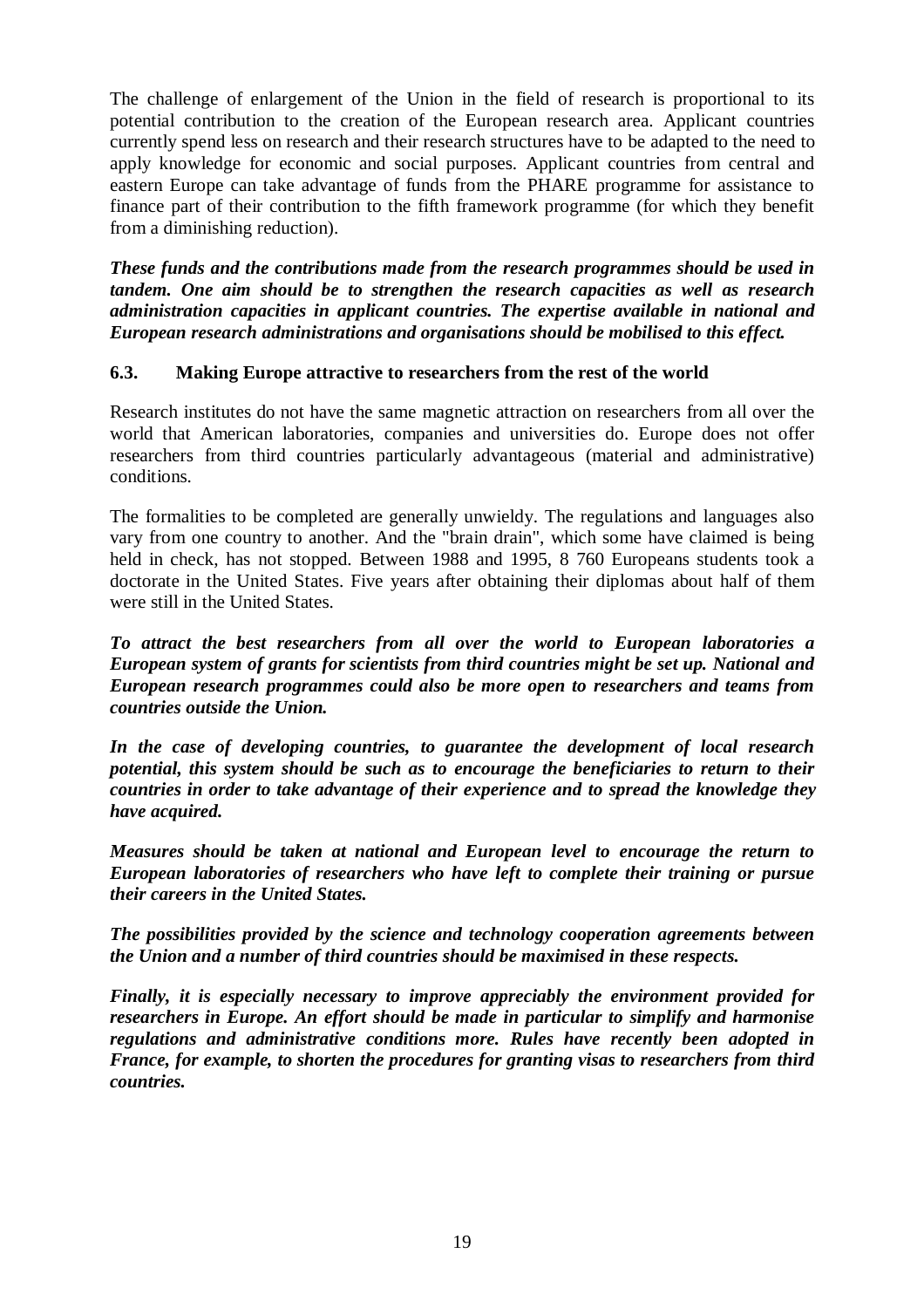### **7. AN AREA OF SHARED VALUES**

### **7.1. Tackling the questions of science and society in their European dimension**

Europeans are attached to a model of society based on a combination of a market economy, a high level of social protection and quality of life and a number of principles, such as free access to knowledge. They are also aware of the richness of their cultural diversity and sensitive to the need to preserve it.

European countries are increasingly faced with common or identical problems, which they are tending to tackle at Union level. It is thus increasingly at European level that "science/society" questions arise, such as technology/work relations or the principal options in terms of energy, environment and health.

These matters need to be approached at this level in the dual interest of common values and European diversity.

*More consistency should be introduced into foresight exercises, science and technology watch, socio-economic intelligence and scientific and technological options taken at national and European level and within the framework of the numerous existing networks. There is a need to establish a platform for exchange, to create points of synthesis and to align methodologies. The collection of data throughout the Union also needs to be improved and statistics and indicators developed at European level.*

*The development of new and sustained forms of dialogue between researchers and other social operators should also be encouraged.*

*On the initiative of the national parliaments, in particular, measures designed to open a direct dialogue between citizens, researchers, experts, industrial managers and political decision-makers have been initiated in recent years. Called "consensus conference" in Scandinavian countries and the United Kingdom or "citizens' conference" in France, these formulas have illustrated the capacity of ordinary citizens to express valid opinions on complex issues and the possibility for groups with divergent interest to reach a consensus.*

*Exchanges of experience that have taken place in this arena should be encouraged and become systematic. Cross-participation formulas could also be tried. Conferences of this kind might also be organised at European level on issues emerging at that level.*

#### **7.2. Development of a shared vision of the ethical issues of science and technology**

Cloning, embryonic tissues used for medical purposes, personal databases and virtual universes: progress in knowledge and technology, especially in fields such as life sciences and technologies and information technology, goes hand in hand with a growing number of ethical issues.

Europeans share largely the same values and adhere to the same fundamental principles. But they often differ in how to apply the latter in practice. Ethical issues concerning scientific and technological advance are thus approached differently from one country to another.

The differences in culture and moral sensitivity at the root of this variability have to be respected. That said, it would be hard to accept too great a difference. It is therefore important to foster convergent and coherent approaches to these issues, especially in areas where the Union is active.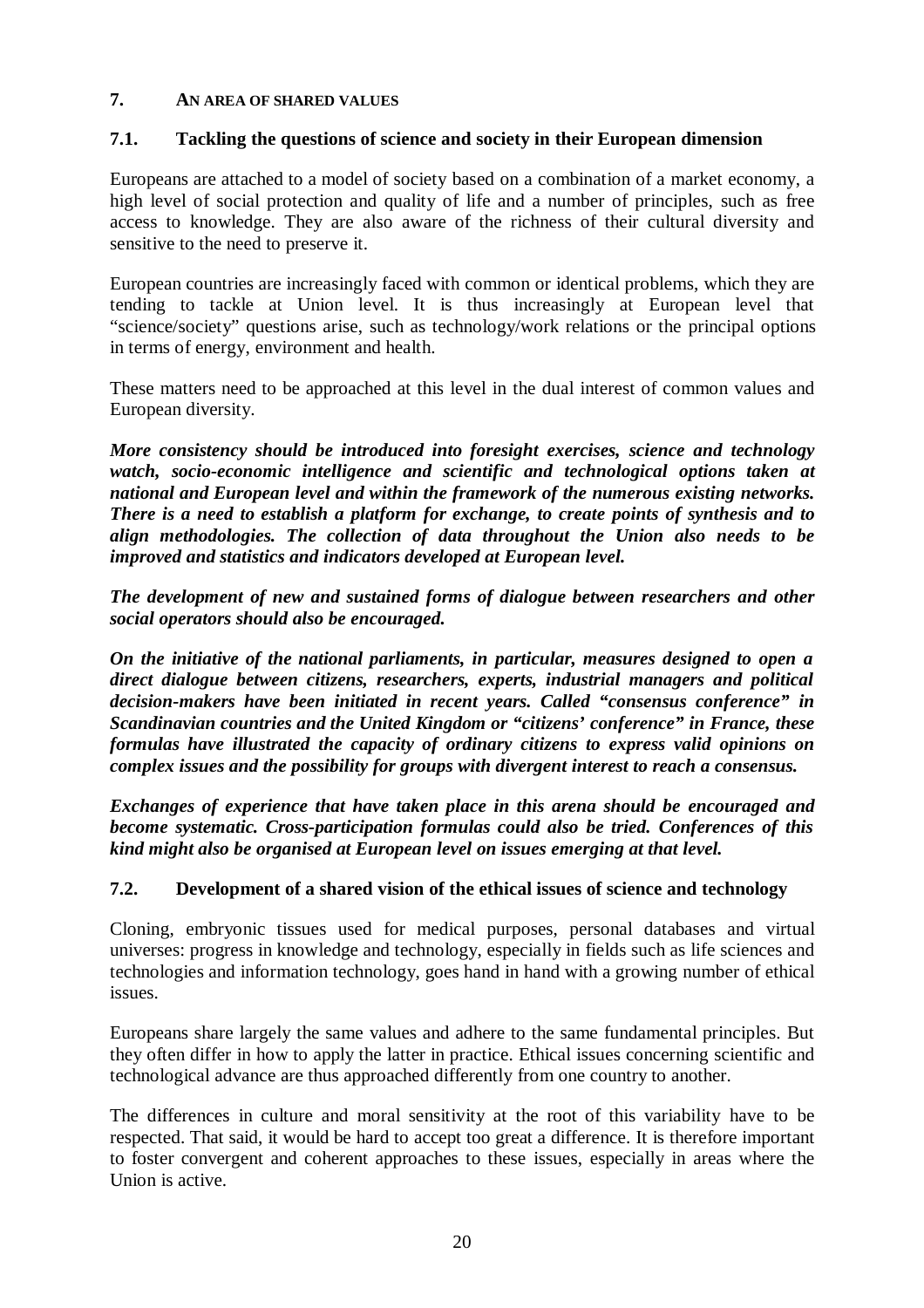*The links between the ethics committees established at national and European levels ("European Group on Ethics in Science and New Technologies") should be strengthened. To help make for mutual understanding of points of view and the development of harmonious approaches there should be encouragement to open up the various national committees to experts from other European countries.*

*The rules in force and the criteria on ethics used in national and European research programmes should be compared with a view to alignment around shared principles and respect for differences in sensitivities and opinions.*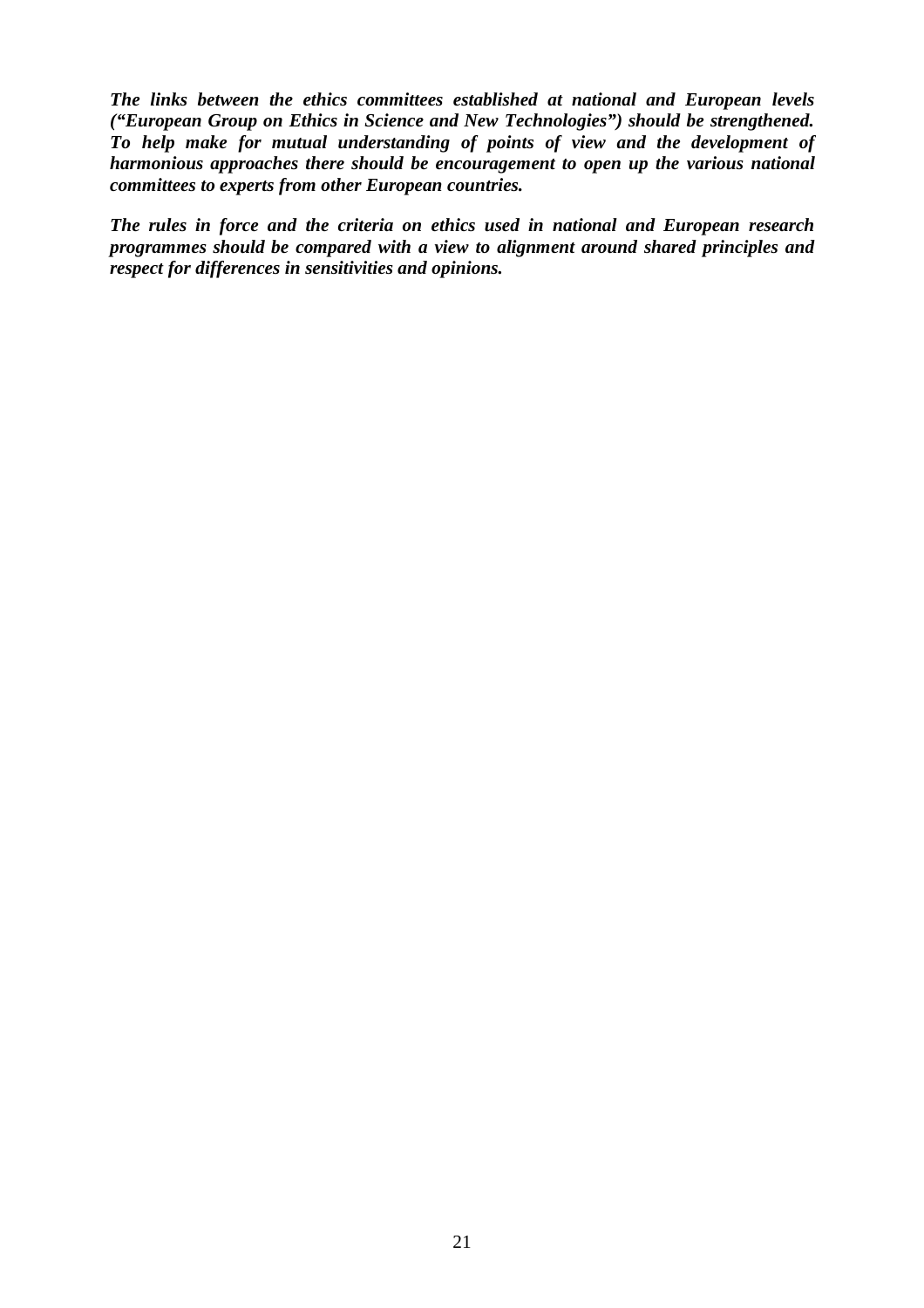# **CONDITIONS FOR ACTION**

#### **1. LINES AND MEANS OF ACTION**

The European research area will not come into being instantly in its final form. It will develop gradually. Of the measures suggested and others that might be, a distinction must be made between measures to be taken in the short, medium and long term, the former often being a pre-condition for the success of the other two.

Certain measures could be implemented immediately while others will need more time, e.g. measures requiring amendments to laws, regulations or administrative provisions at national or at European level.

An important aspect is the question of role-sharing. These roles and their attendant responsibilities should be defined in the light of the "principle of subsidiarity" in its broadest sense: measures must be taken at the level where they will be most effective. An efficient European research area thus means that the respective roles of the public and the private sectors need to be settled, along with what measures are to be taken at regional, national, European and international level. In the context of a global economy and in the light of problems emerging at planetary level, research activities sometimes have to be defined on a broader scale than European.

Very often the objective will only be achieved through a combination of initiatives, means and instruments at the different levels. In this respect the Union could play a leading role. It can provide a framework and an environment and help, for example, to accentuate and amplify the initiatives taken independently by the Member States to open up Europe as part of bilateral cooperation or multilateral initiatives.

The full panoply of instruments available to the Union should be brought into play:

- Practical instruments, such as databases and information systems;
- Structures and mechanisms of exchange of information and experience: working groups, networks of experts and operators;
- Financial instruments;
- Legal instruments: regulations and directives;
- Policy coordination instruments, making for a genuine political debate and culminating in recommendations or resolutions from the Council.

The range of possibilities provided by the Treaty (joint ventures, supplementary programmes, participation in national programmes, in particular) should be re-examined.

An important dimension is the comparison of situations and efforts. Benchmarking exercises could be undertaken, including the drafting of national reports. Using the results of these reports as a basis (which will require a joint effort by the Member States and the Union on the statistics front), as well as the European report on scientific and technological indicators and the work of Eurostat and the OECD, the Commission could draw up a periodic progress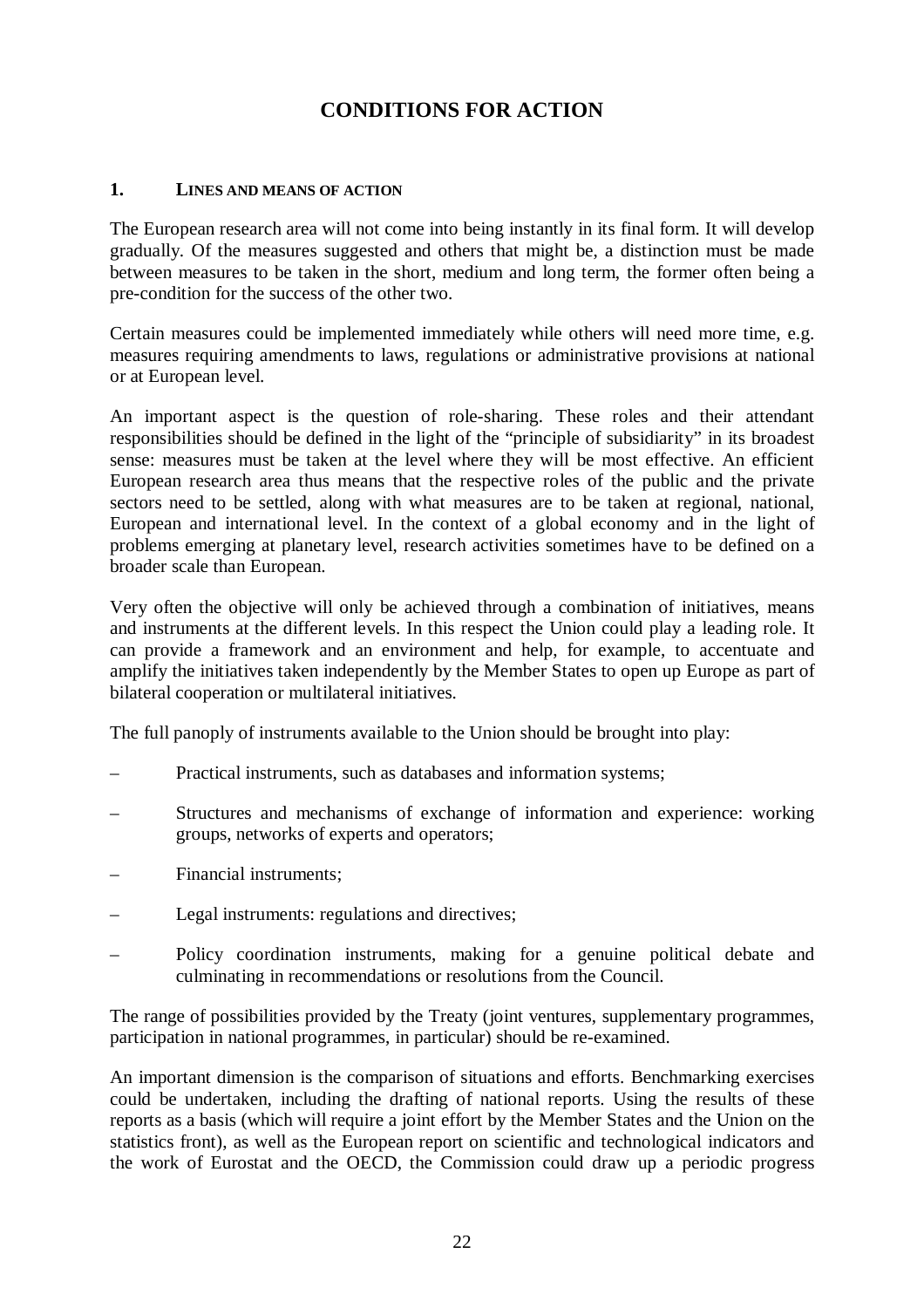report on research in Europe. Taking the form of a political analysis, this would provide an overall profile of the situation in Europe in this area.

This benchmarking should focus on the most pertinent aspects in order to review the impact of research on the development of a knowledge-based society and on employment. It should cover, in particular, public and private expenditure on research and technological development, the performance of systems of innovation and dissemination of results and the situation concerning patents. Special attention should be paid to the specific areas of this communication, e.g. mobility of researchers, measures taken to stimulate private investment (in tax matters, in particular), situation regarding risk capital, opening-up of national programmes, networking of centres of excellence, involvement of women in research, improvements to the unfolding of careers in science.

The approach taken in the employment sector can serve as a model. This is based essentially on the establishment of guidelines geared to the achievement of concrete objectives, the development of national plans of action and the presentation of joint reports on the implementation of those plans. Applying it to the field of research would have the effect of improving the consistency and providing greater convergence of policies undertaken at national and European levels.

The financial instrument for implementing the Union's research policy is still the framework programme. And it will have its part to play. The results of the important evaluation exercises five years into the framework programme and the specific programmes will be available in the middle of the year. These will be used as a basis for the preparation of the Sixth Framework Programme and for the first discussions on this subject.

In form as in content the Sixth Framework Programme will have to be thoroughly rethought out in the light of the project to develop the European research area. An extra effort must be made on issues that need to be tackled at European level. The methods of operating and assistance with the framework programme will also have to be re-examined and new means of action based on greater decentralisation of programme implementation need to be introduced after being studied and tested.

#### **2. NEED FOR A BROAD-BASED DEBATE**

Before any actual decisions are taken a broad-based debate has to take place. The analyses set out in this communication and the proposals put forward have to be discussed in depth.

This debate should unfold first and foremost in the European institutions: in the Council and in the European Parliament in extensions of discussions on the future of research in Europe that have been held in recent years and also in the Economic and Social Committee and the Committee of the Regions.

It is also essential to hear the views of the scientific community, the world of industry and, more broadly, "civil society".

The Commission will seek the views of the representative organisations established at European level. It will also invite the Member States to examine the possibility of organising debates at national and regional level along these lines and is willing to help organise them.

Research has more and more of an impact on everyday life. This debate must therefore be extended to all of European society. This will be done in particular by way of an electronic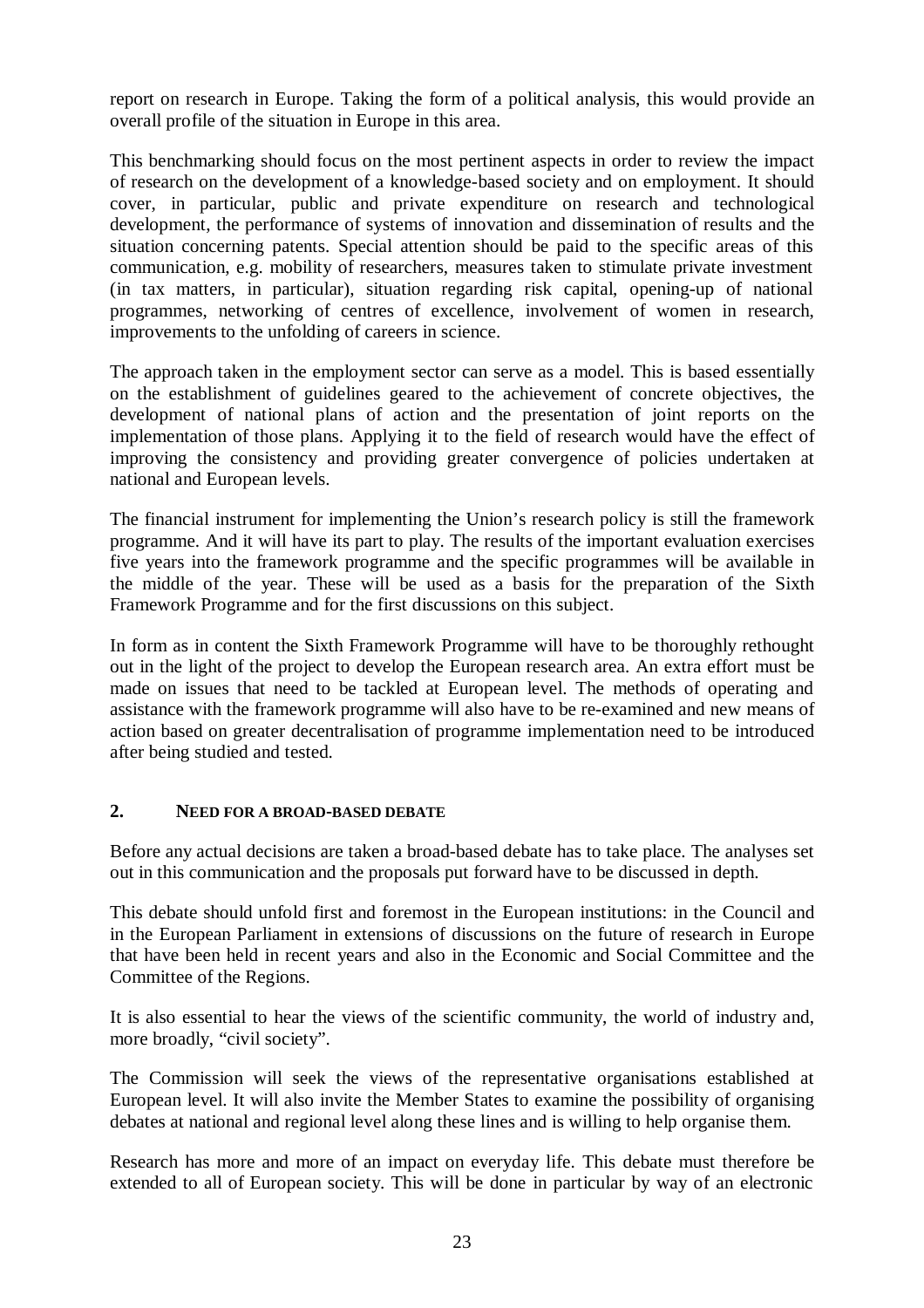forum. This Communication will be placed on the Internet and comments invited. Except where explicit requests for confidentiality are made, these comments will be made public through the same medium.

### **3. THE NEXT STAGES**

The situation is urgent. Without a co-ordinated impulse and a determined effort to increase and better organise the European research effort, Europe might compromise its chances of taking full advantage of the potential offered by the transition to a knowledge-based economy and society. This will not be without its negative impact on growth and employment.

The European research area should be an area where the scientific capacity and material resources in Member States can be put to best use, where national and European policies can be implemented more coherently, and where people and knowledge can circulate more freely; an area attractive both to European researchers and to the best researchers from third countries and built on respect for the common social and ethical values of Europeans and their diversity.

The next stages along this path might be:

- An examination and discussion of this Communication by the European Parliament.
- A first informal debate at Research Ministers level under the Portuguese Presidency in March 2000.
- A contribution from the Commission on this subject at the European Summit on Employment in Lisbon in March 2000.
- A public debate in the Member States during the first sixth months of the year 2000.
- A second debate by the Research Council in June, when the Commission would ask the Council to give its assent to the opening of a number of areas of work on each of the themes identified in the communication.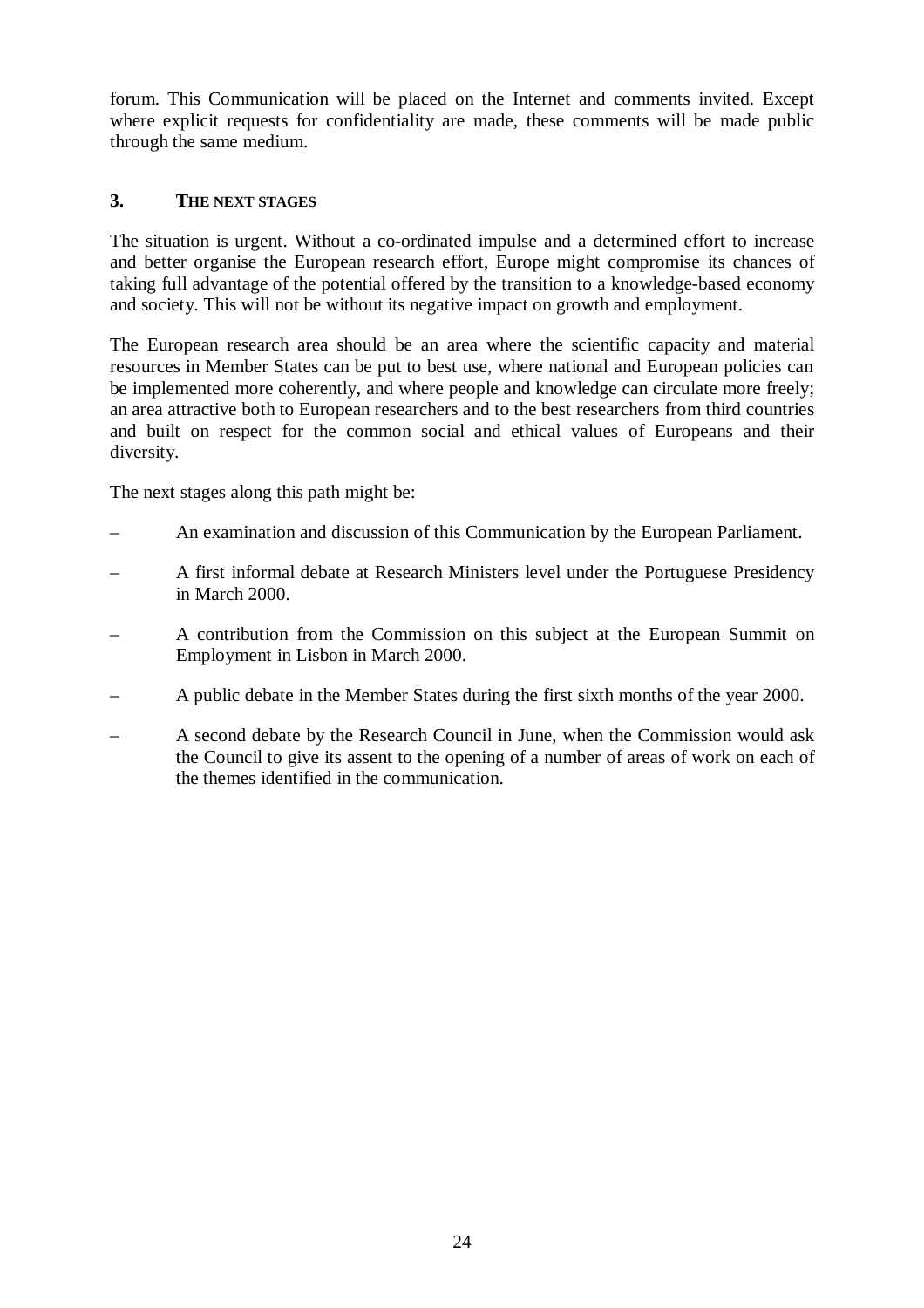### **ANNEX I**

### **POSSIBLE SPECIFIC THEMES FOR ACTION**

#### **1. A SERIES OF MATERIAL RESOURCES AND FACILITIES OPTIMISED AT EUROPEAN LEVEL**

#### **1.1. Networking of centres of excellence and creation of virtual centres**

- Mapping of European centres of excellence
- Creation of "virtual centres of excellence"
- Financing plan for centres of excellence on the basis of competition

#### **1.2. Definition of a European approach to research facilities**

- Analysis of the responsibilities as regards creation, operation and access
- Assessment of needs to be met at European level
- Establishment of a framework for discussion

#### **1.3. Maximising the potential offered by electronic networks**

- Promotion of the use of electronic networks in the various fields of research
- Awareness-raising and training campaigns for researchers

#### **2. MORE CONSISTENT USE OF PUBLIC INSTRUMENTS AND RESOURCES**

#### **2.1. More co-ordinated implementation of national and European research programmes**

- Application of the principle of mutual opening of national programmes
- Establishment of information mechanisms on the objectives and content of programmes
- Support for initiatives to evaluate national activities by international panels

#### **2.2. Closer relations between European organisations for science and technology cooperation**

– Establishment of a Council of senior officials from these organisations for policy consultation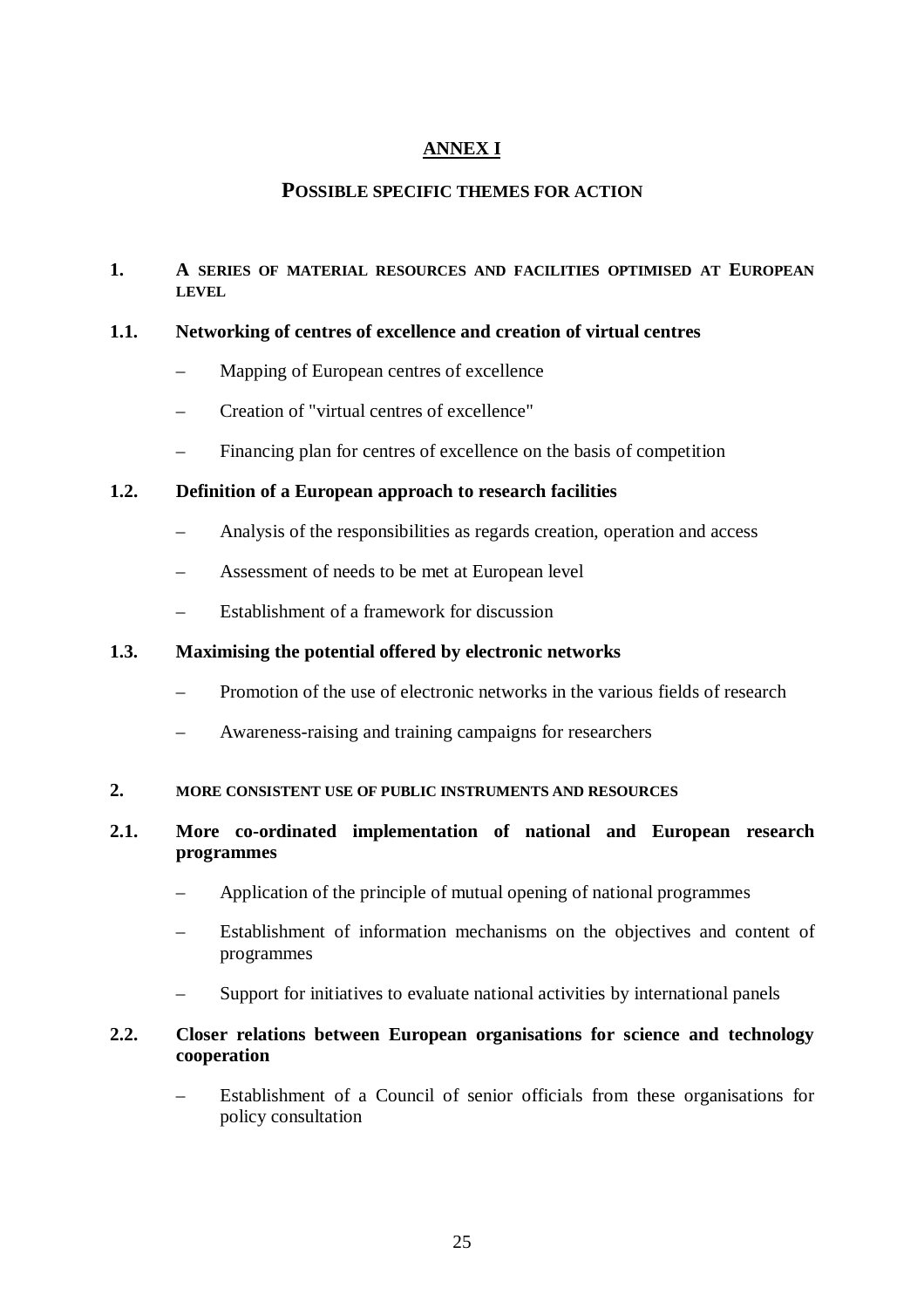#### **3. MORE DYNAMIC PRIVATE INVESTMENT**

### **3.1. Better use of instruments of indirect support for research**

- Development of information systems on existing media
- Encouragement of the exchange and spread of good practices

### **3.2. Development of effective tools for the protection of intellectual property**

- Support for the creation of the Community patent
- Greater consistency of the systems used in public research programmes
- Establishment of systems of information and exchange on good practices

#### **3.3. Encouragement of risk capital investment and company start-ups**

- Encouragement for national centres of research to provide technical support for start-up companies
- Initiatives for putting scientists, industrialists and financiers into contact with one another, in connection with national and European programmes

#### **4. A COMMON SYSTEM OF SCIENTIFIC AND TECHNICAL REFERENCE FOR POLICY IMPLEMENTATION**

#### **4.1. Development of the research needed for political decision-making**

- Alignment of research undertaken by the Commission on the concerns of citizens and decision-makers
- Establishment of a reliable and recognised system of validation of knowledge and control methods
- Networking of centres of excellence in the fields concerned

#### **4.2. Establishment of a common system of scientific and technical references**

- Establishment of a common system of reference at Union level
- Development of a European scientific and technical reference area based on the JRC, the national reference centres, scientific committees and establishments at European level

#### **5. MORE ABUNDANT AND MOBILE HUMAN RESOURCES**

#### **5.1. Greater mobility of researchers in Europe**

- Encouraging mobility as an instrument of knowledge and technology transfer
- Greater mobility of researchers between the academic world and business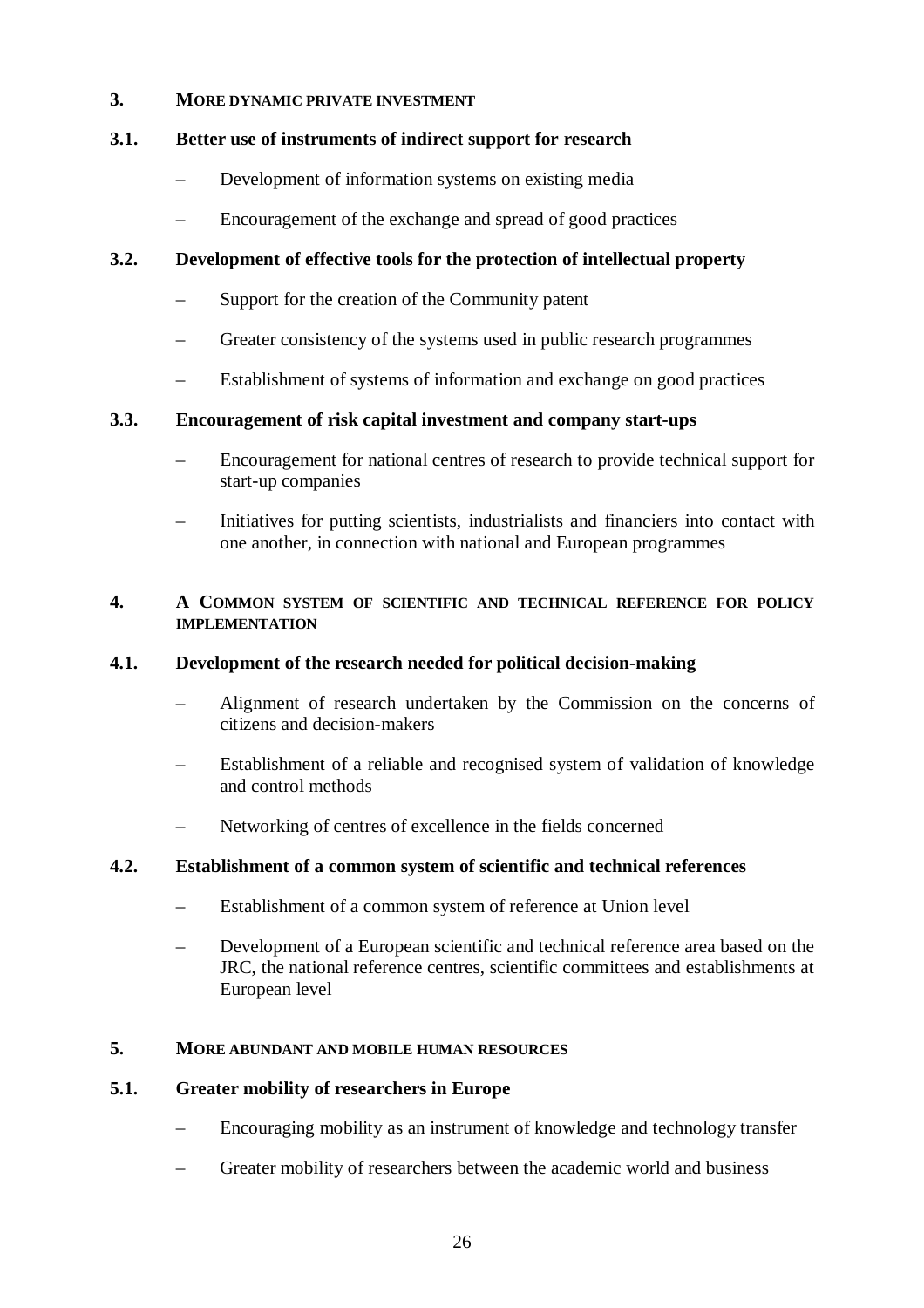- Training programmes for researchers and administrators
- Improvement of certain regulatory provisions

### **5.2. Introduction of a European dimension into scientific careers**

- Encouragement for recruitment committees to open up to Europe
- Establishment of career prospects for researchers from other European countries
- Taking into account of activities undertaken elsewhere in Europe or at European level

### **5.3. Greater place and role for women in research**

– Implementation of the "Women and science" action plan

### **5.4. Giving young people a taste for research and careers in science**

- Better teaching of science at all levels in the Union
- Support for exchanges of experience and good practice in campaigns to raise young people's awareness of science
- Coordination of the "Science Weeks" organised in the Union

#### **6. A DYNAMIC EUROPEAN LANDSCAPE, OPEN AND ATTRACTIVE TO RESEARCHERS AND INVESTMENT**

### **6.1. Greater role of the regions in the European research effort**

- Combined use of the Structural Funds and the European research programmes
- Benchmarking of the research activities of the regions and measures taken to encourage research
- Balance of the best ways of transferring knowledge to the economic sector at regional level
- Analysis of the role of the "prime regional movers" in the development of more dynamic a European scientific area

#### **6.2. Integration of the scientific communities of Western and Eastern Europe**

– Mobilisation of expertise available in the Union to increase the capacities of research and research administration in applicant countries

#### **6.3. Making Europe attractive to researchers from the rest of the world**

- Creation of a system of grants for scientists from third countries
- Opening of national and European research programmes to researchers from third countries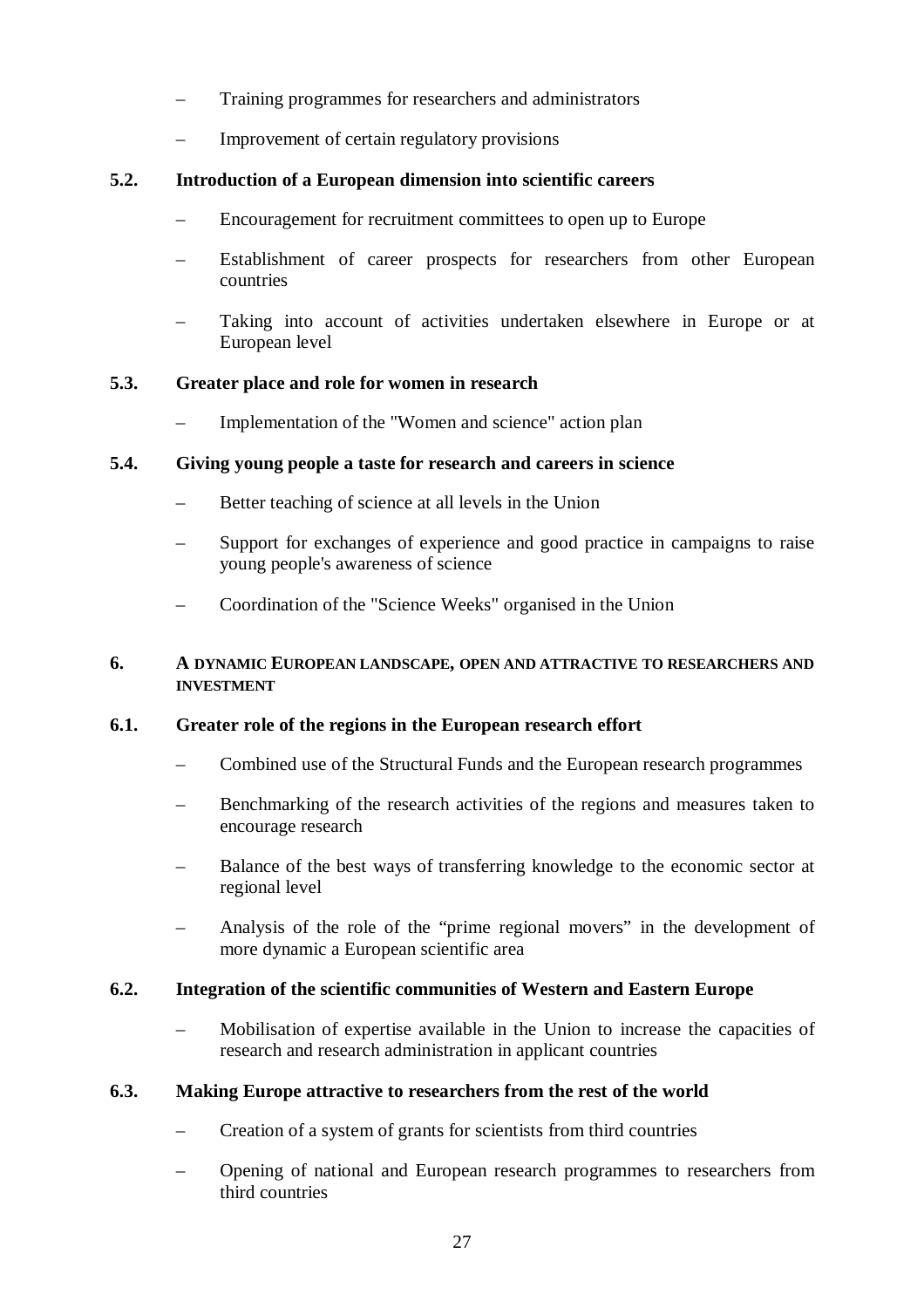- Simplification and harmonisation of regulations and administrative conditions
- Encouragement for researchers that have left for the United States to return to Europe

### **7. AREA OF SHARED VALUES**

#### **7.1. Tackling science/society issues on a European scale**

- Greater coherence of foresight exercises and socio-economic intelligence at national and European levels
- Establishment of a platform for exchange
- Development of statistical indicators and harmonisation of data and methodologies on a European scale
- Organisation of "Citizens' Conferences" at European level

#### **7.2. Development of a shared vision of ethical issues in science and of technology**

- Strengthening of links between national and European ethics committees
- Opening-up of national ethics committees to experts from other European countries
- Comparison of criteria used in the national and European programmes with the prospect of convergence around common principles, while respecting diversity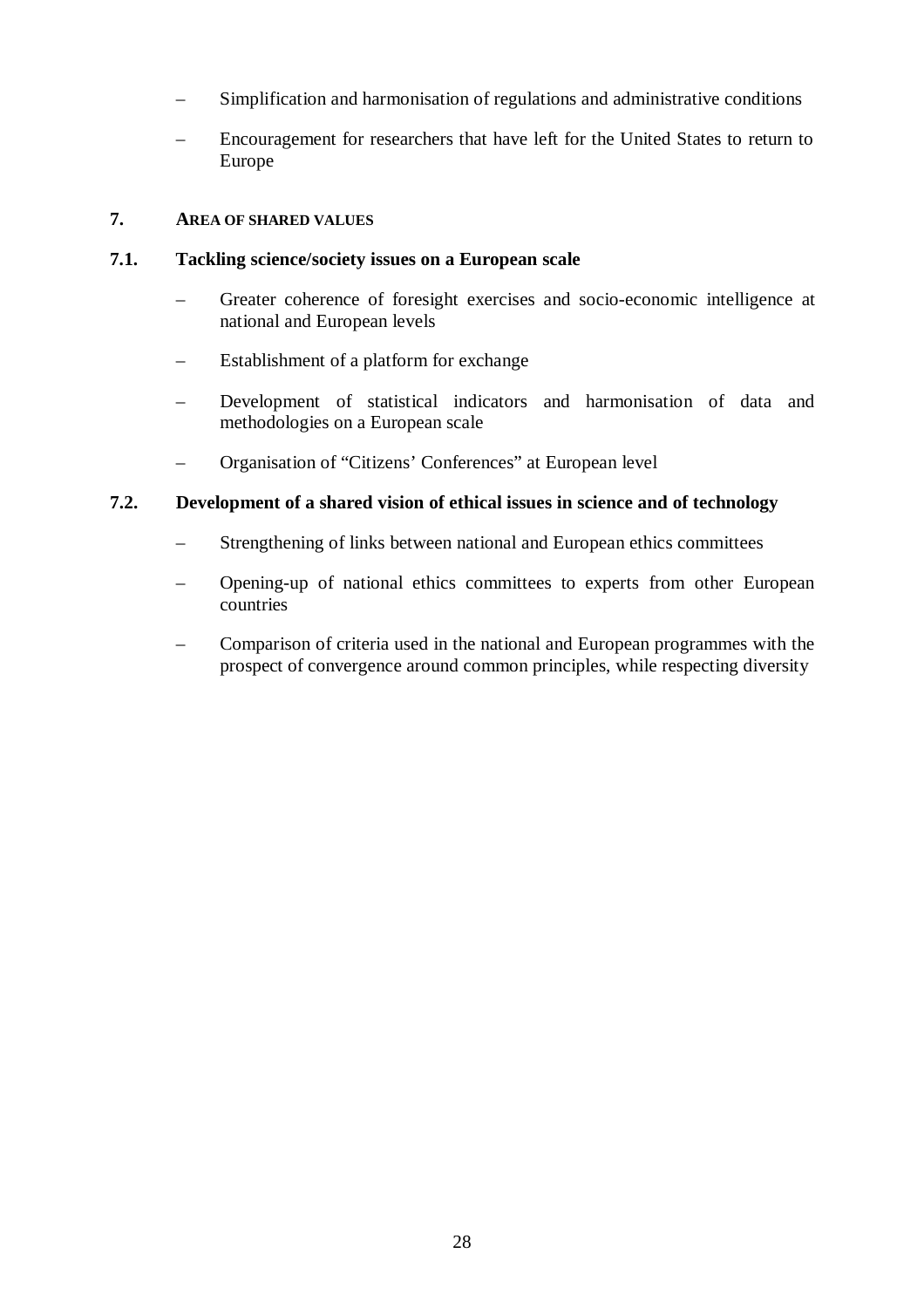### **ANNEX II**

**1. THE UNION'S OVERALL RESEARCH EFFORT IN RELATION TO ITS GROSS DOMESTIC PRODUCT HAS BEEN STEADILY DECLINING FOR 10 YEARS. THE GAP IS WIDENING IN RELATION TO THE UNITED STATES AND JAPAN**



Source: Eurostat

**2. THE GAP BETWEEN R&D EXPENDITURE IN AMERICAN AND EUROPEAN FIRMS IS MUCH WIDER THAN THE DIFFERENCE IN PUBLIC SPENDING**



Source: Research DG, based on OECD data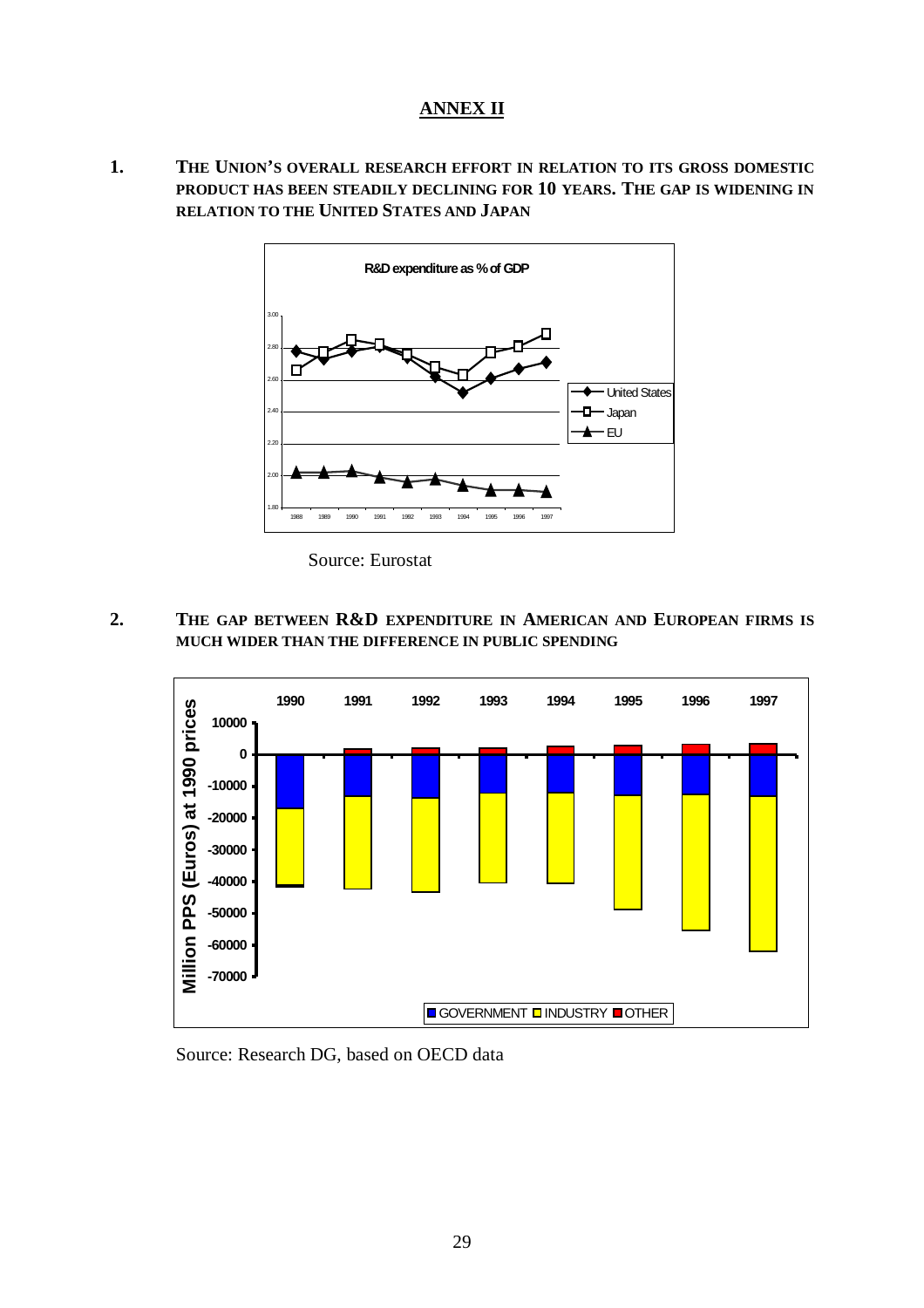#### **3. THE UNITED STATES INVESTS MORE VENTURE CAPITAL THAT THE EUROPEAN UNION IN HIGH TECHNOLOGY AND IN FUNDING INNOVATIVE START-UPS**



Source: Research DG, based on EVCA and NVCA data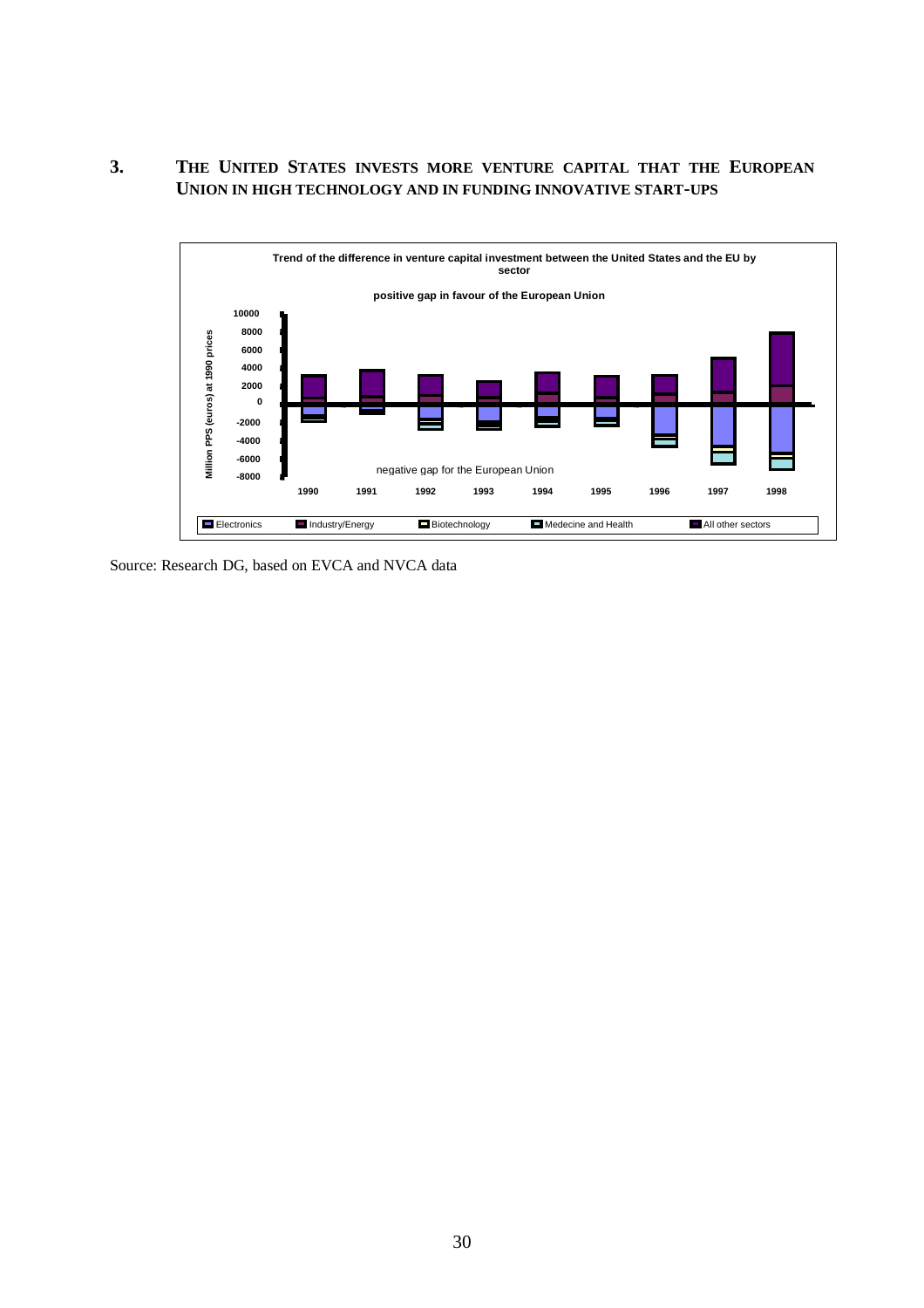**4. THE EUROPEAN UNION HAS FEW RESEARCHERS IN COMPARISON WITH THE UNITED STATES AND JAPAN AND EUROPEAN FIRMS EMPLOY MANY FEWER RESEARCHERS THAN THEIR AMERICAN AND JAPANESE COUNTERPARTS**



**Number of researchers in firms per 1 000 labour force, 1997**

Source: Research DG, based on OECD data

**Number of researchers per 1 000 labour force, 1997, or most recent year**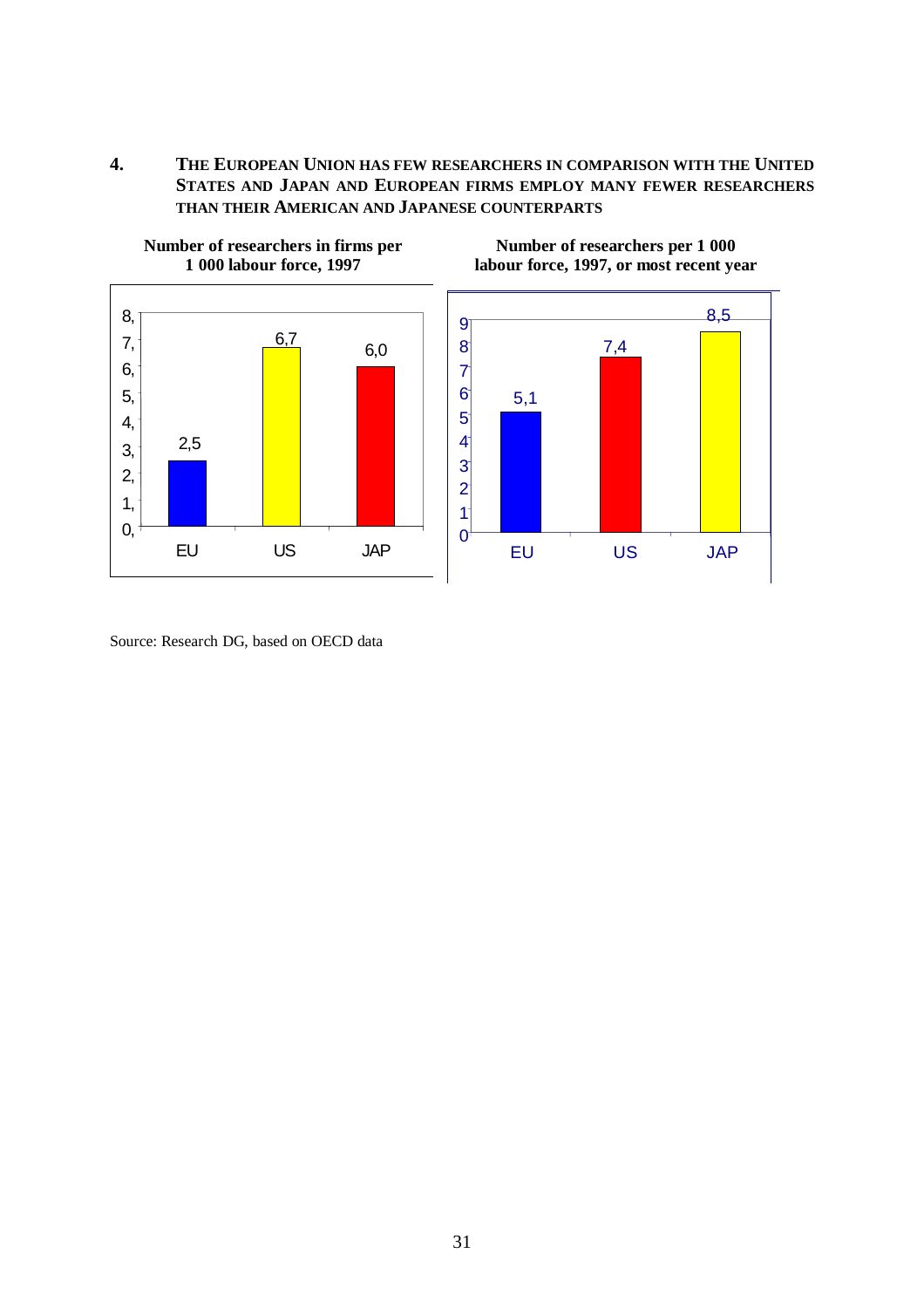**5. LEVELS OF R&D INVESTMENT IN THE MEMBER STATES STILL VARY WIDELY, BOTH AS A % OF GDP AND IN ABSOLUTE FIGURES. IN RECENT YEARS COUNTRIES WITH THE LOWEST INVESTMENT HAVE STEPPED UP THEIR EFFORTS IN PARTICULAR.**



\* The rates of real growth in GERD for each country are calculated in purchasing power standards (PPS) at constant prices for 1990. The real growth for Japan refers to the period 1997/1990. GERD refers to 1996 for Belgium and 1997 for Greece, Ireland, the Netherlands, Portugal, Sweden, the United Kingdom and Japan.

Source: Research DG, based on OECD and Eurostat data

**Intensity of R&D (GERD/GDP) for the EU, United States and Japan - 1998 or most recent year**

**Total R&D expenditure in the Member States between 1990 and 1998**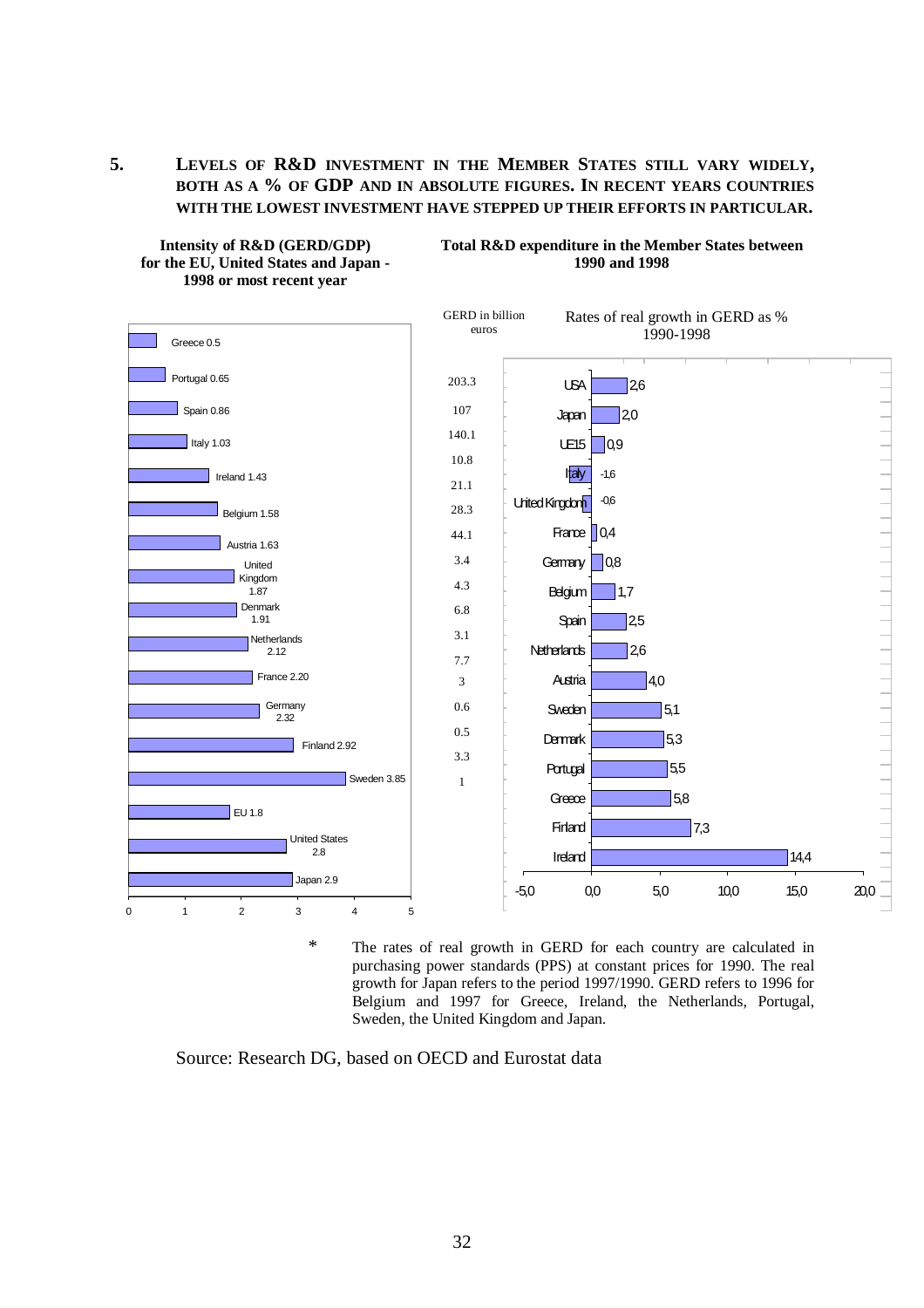**6. THE BREAKDOWN OF RESEARCH EXPENDITURE BETWEEN THE PUBLIC SECTOR (GOVERNMENT RESEARCH ORGANISATIONS AND UNIVERSITIES) AND THE PRIVATE SECTOR VARIES CONSIDERABLY IN THE EUROPEAN COUNTRIES.**



■ BERD//GPD

GOVERD+HERD/GPD

Any slight differences in the sum of the percentages for a given country over the global percentages shown in Table 5 (left) are due to the nonconsideration of other (limited) categories of expenditure (private sector for non-profit-making purposes) and/or differences in the last year of available data.

Source: Research DG, based on OCDE data, 1999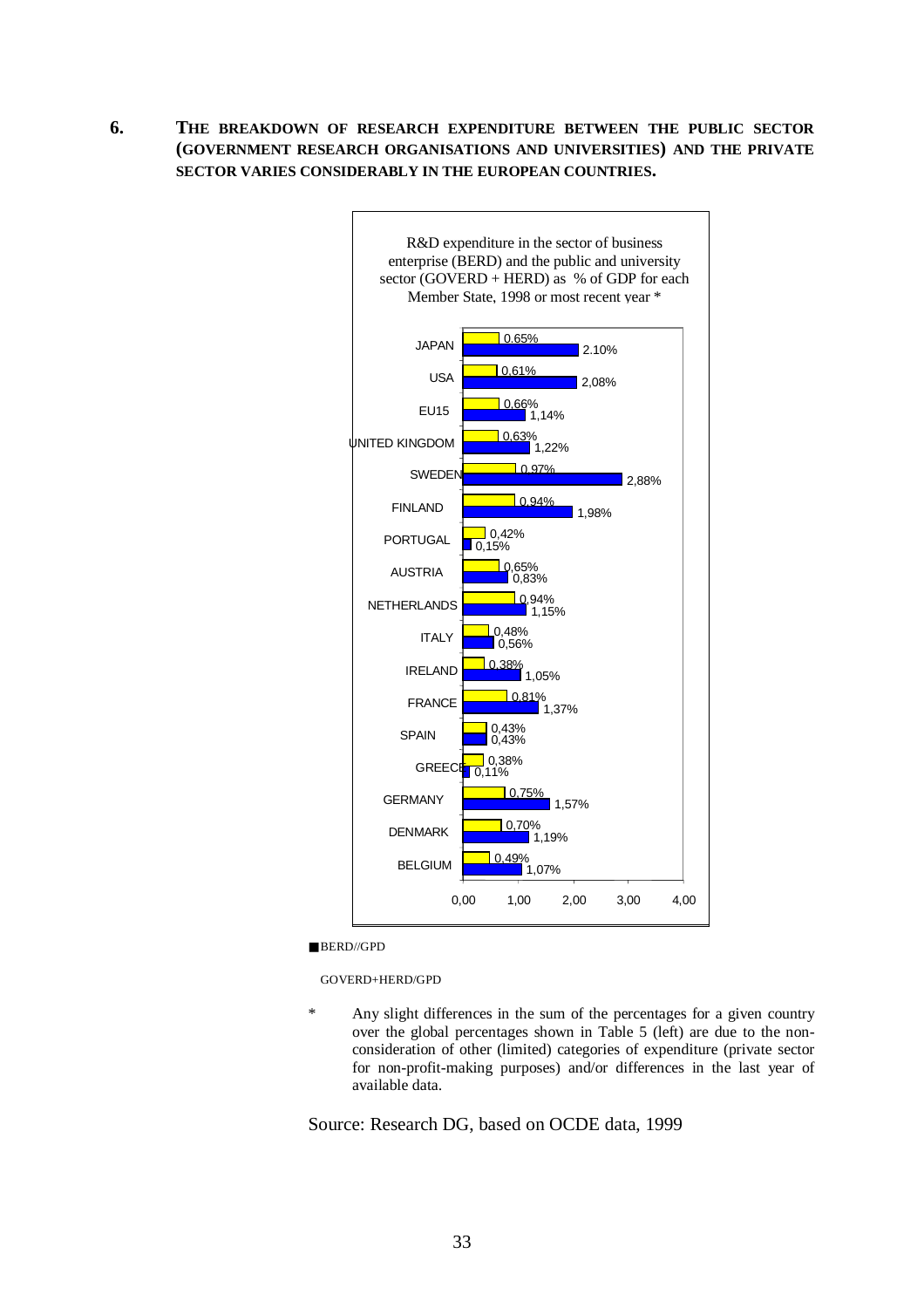**7. INTENSITY OF R&D IN APPLICANT COUNTRIES IS SUBSTANTIALLY LOWER THAN THE EU-15 AVERAGE**.



Source: OCDE and Eurostat, except for Malta (Malta Council for Science and Technology)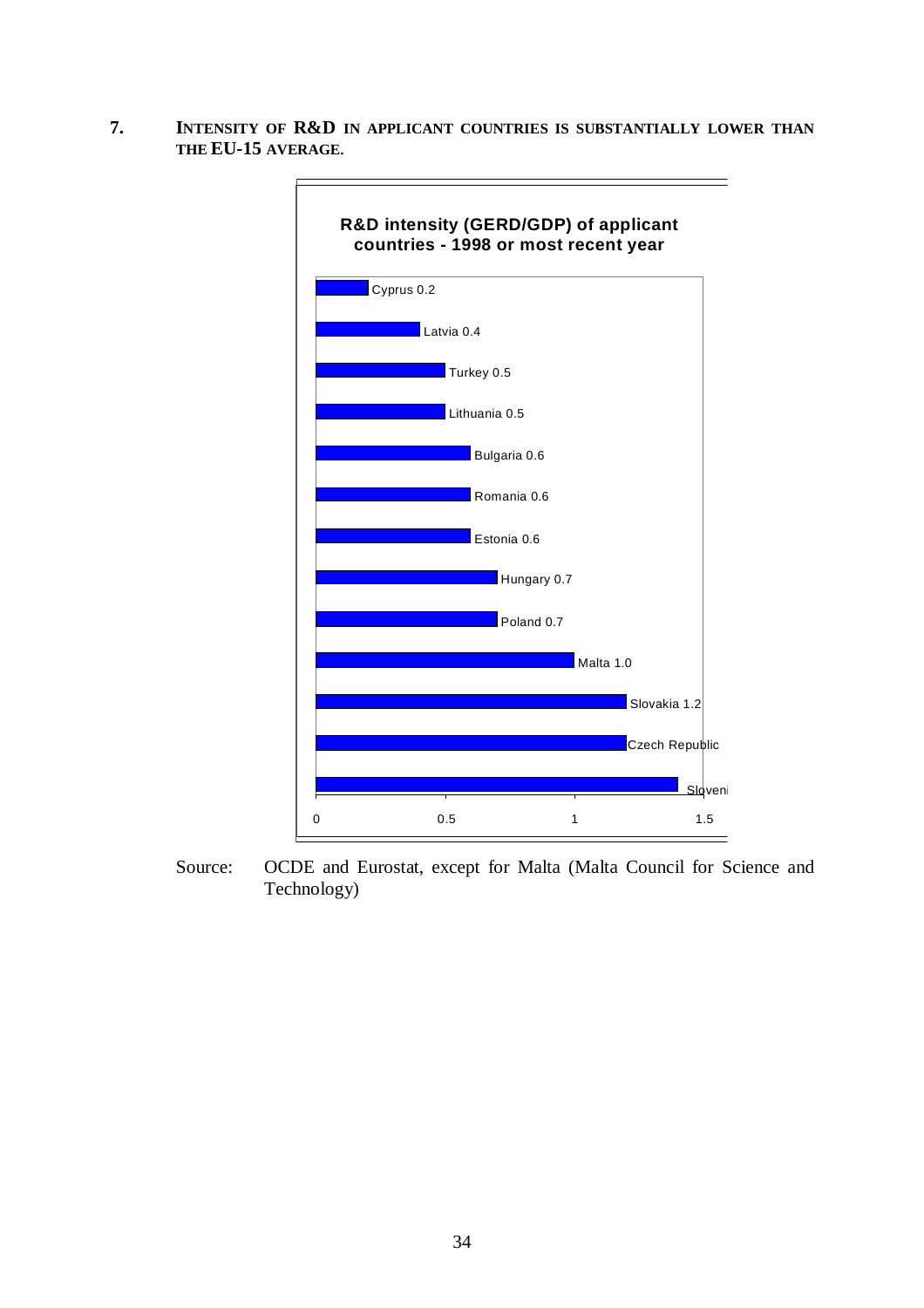**8. IN HIGH-TECHNOLOGY SECTORS, EUROPEAN COUNTRIES ACCOUNT FOR ONLY 36% OF PATENTS APPLIED FOR IN EUROPE, AND ONLY 9% AND 3% OF PATENTS APPLIED FOR IN THE UNITED STATES AND JAPAN RESPECTIVELY. ON THE OTHER HAND, THE UNITED STATES AND JAPAN ACCOUNT FOR 36% AND 22% RESPECTIVELY OF APPLICATIONS TO THE EPO FOR PATENTS IN THOSE SECTORS.**



Source: European Patent Office (EPO), Japanese Patent Office (JPO), US Patent and Trademark Office (USPTO) - Trilateral Statistical Report (1998)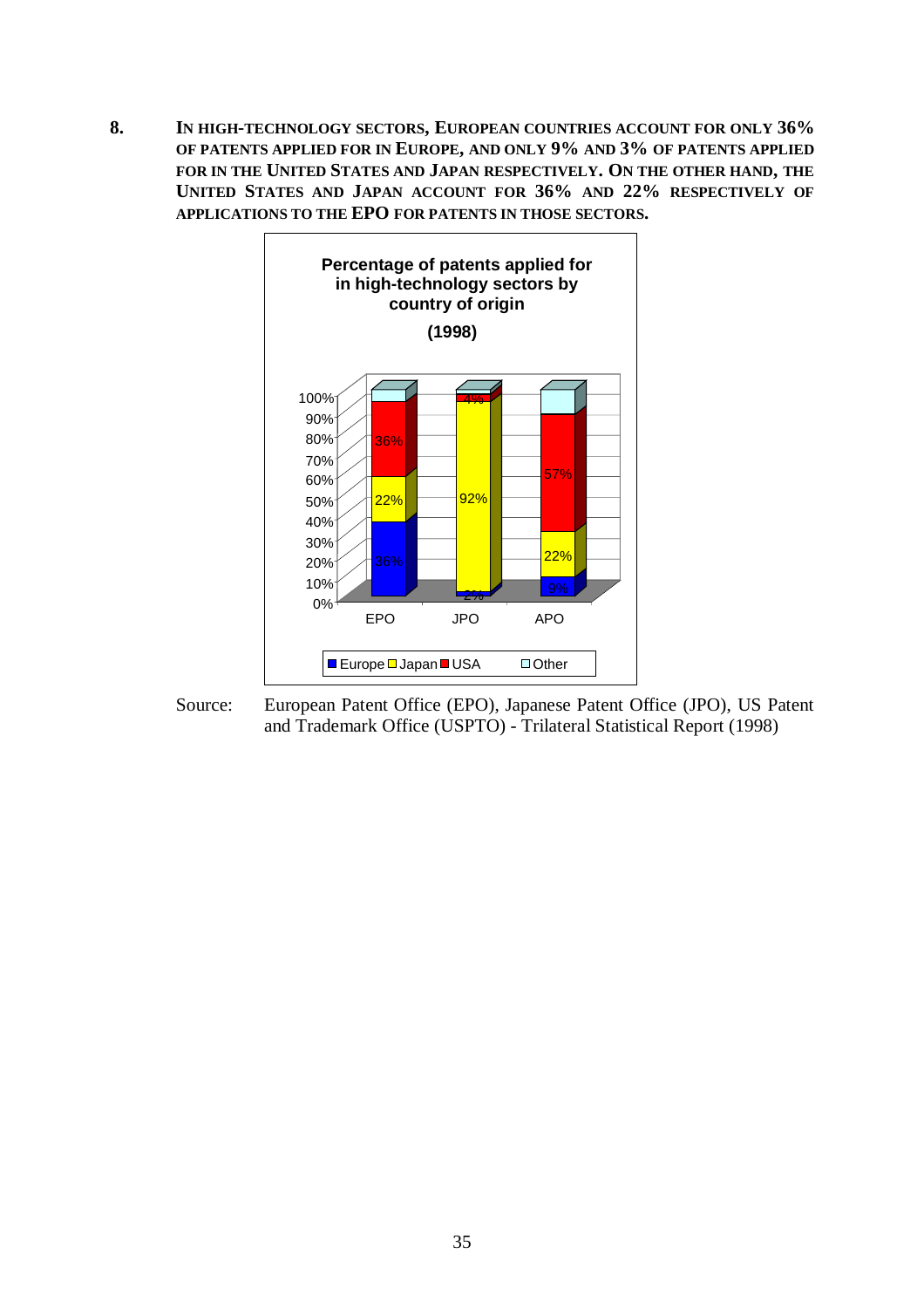**9. THE EUROPEAN UNION DEFICIT OF FOREIGN TRADE IN HIGH-TECHNOLOGY PRODUCTS HAS BEEN WORSENING SINCE 1987**



Source: Research DG, Eurostat, Key Figures in S&T, 1999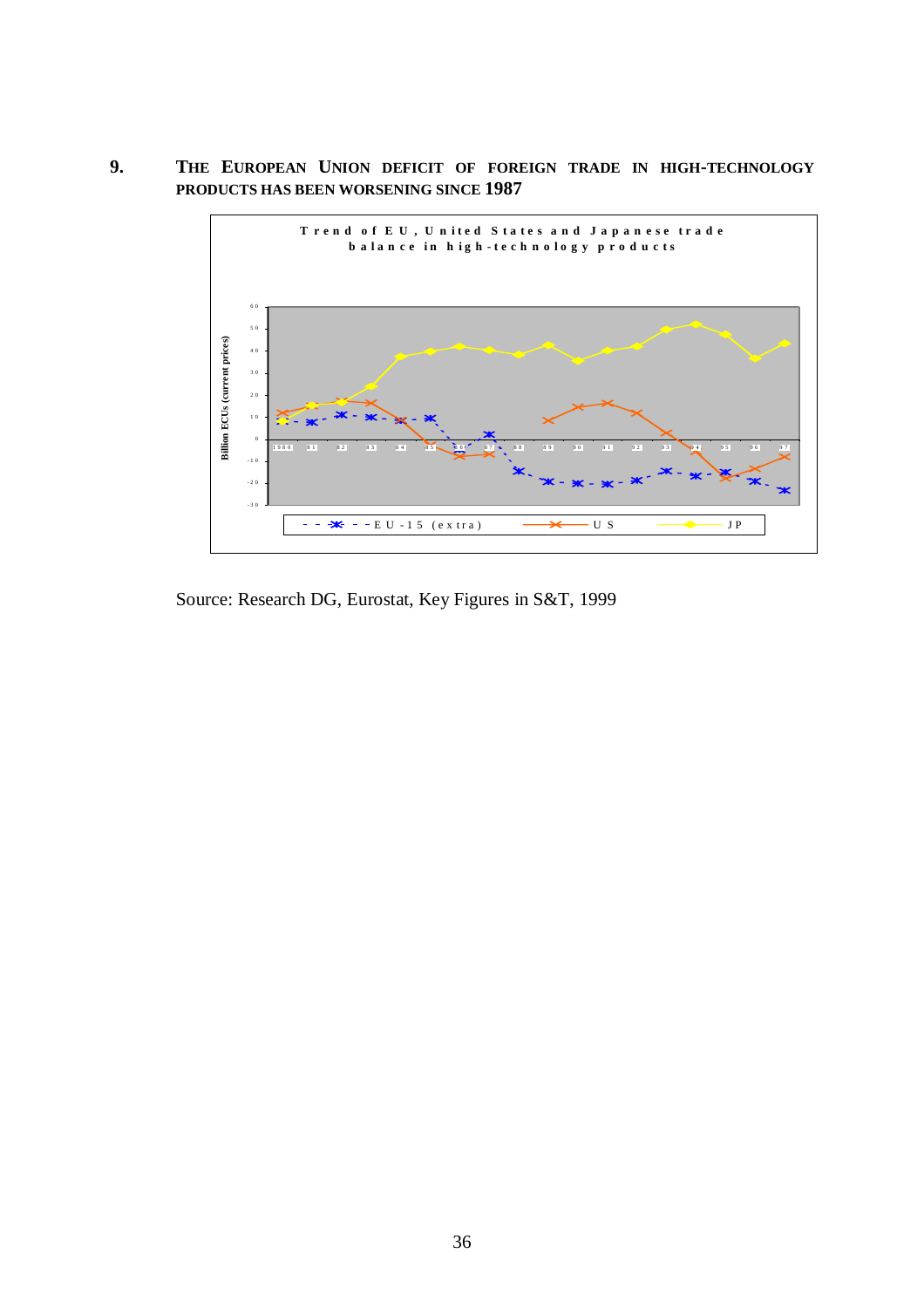**10. HIGH-TECHNOLOGY INDUSTRIES CREATE MORE JOBS THAN OTHERS. COUNTRIES SPECIALISING STRONGLY IN HIGH-TECHNOLOGY SECTORS ARE BETTER AT COMBATING UNEMPLOYMENT**



**Intensity of R&D and growth of jobs - high-tech (HT) medium-tech (MT) and**

**low-tech (LT) industries in the G7 countries (1977-96)**

Source: Research DG, based on OECD data

#### **11. INDUSTRIAL R&D EXPENDITURE AND UNEMPLOYMENT BY REGION (1992-95)**

#### **European regions investing more in R&D have relatively lower levels of unemployment**

Source: Research DG, based on Eurostat data